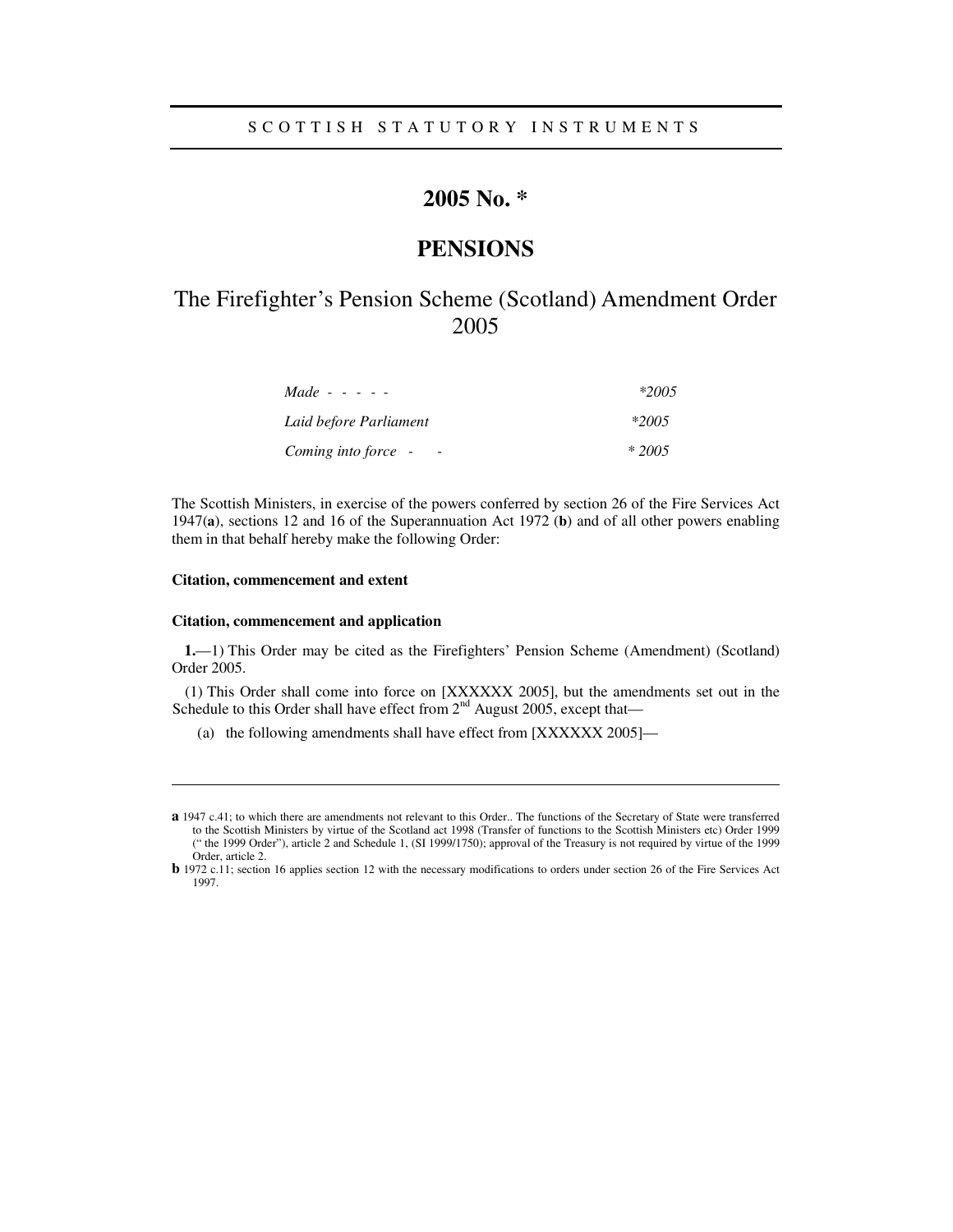- (i) the amendment made by paragraph 9, in so far as it relates to rule A13 (relating to normal pension age);
- (ii) the amendments made by paragraph  $7(a)$  and (b)(i), paragraph  $73(d)$ , in so far as it relates to the insertion of paragraphs (5) and (6) of rule L1, and paragraphs 76, 77 and 90(b) (relating to the prevention of duplication of certain awards); and
- (iii) the amendment made by paragraph 82 (insertion of Part LA: scheme administration);
- (b) the amendment made by paragraph 15(c) (relating to deferred pensions) shall have effect from 1 October 2004 and
- (c) the amendment made by paragraph 24 (relating to limiting awards to widows) shall have effect from 1st March 1992.

(2) The amendments made by this Order apply only in relation to the Firefighters' Pension Scheme as it has effect in Scotland (**a**).

### **Amendment of the Firefighters' Pension Scheme (Scotland only)**

**2.** The Firefighters' Pension Scheme set out in Schedule 2 to the Firemen's Pension Scheme Order 1992(**b**) shall be amended in accordance with the Schedule to this Order.

A member of the Scottish Executive

St Andrew's House Edinburgh

j

# SCHEDULE 1 Article 2

# AMENDMENT OF THE FIREFIGHTERS' PENSION SCHEME (SCOTLAND ONLY)

**1.** In rule A3 (exclusive application to regular firefighters)(**c**) in paragraph (3), for "a member of a brigade", substitute "an employee of a fire and rescue authority".

**2.** In rule A4 (application to temporary employment connected with fire services)—

- (a) in paragraph (2), for "fire services", substitute "fire and rescue services"; and
- (b) for paragraph (3), substitute—

"(3) Where this rule applies the person's relevant employment shall be treated for the purposes of this Scheme as employment by a fire and rescue authority and this Scheme applies in relation to the relevant employment as if—

(a) he were, and his duties were duties as, a regular firefighter,

<sup>(</sup>**a**) The Secretary of State's functions under section 26 of the Fire Services Act 1947, in so far as they were exercisable in relation to Scotland, were devolved to Scottish Ministers by section 63 of the Scotland Act 1998 (c.46) and article 2 of, and Schedule 1 to, the Scotland Act 1998 (Transfer of Functions to Scottish Ministers etc) Order 1999 (S.I. 1999/1750).

<sup>(</sup>**b**) S.I. 1992/129; amended by 1997/2309 and 2851, 1998/1010, SSI 2001/310 and 2004/385.

<sup>(</sup>**c**) Rule A3 was amended by SSI. 2001/310.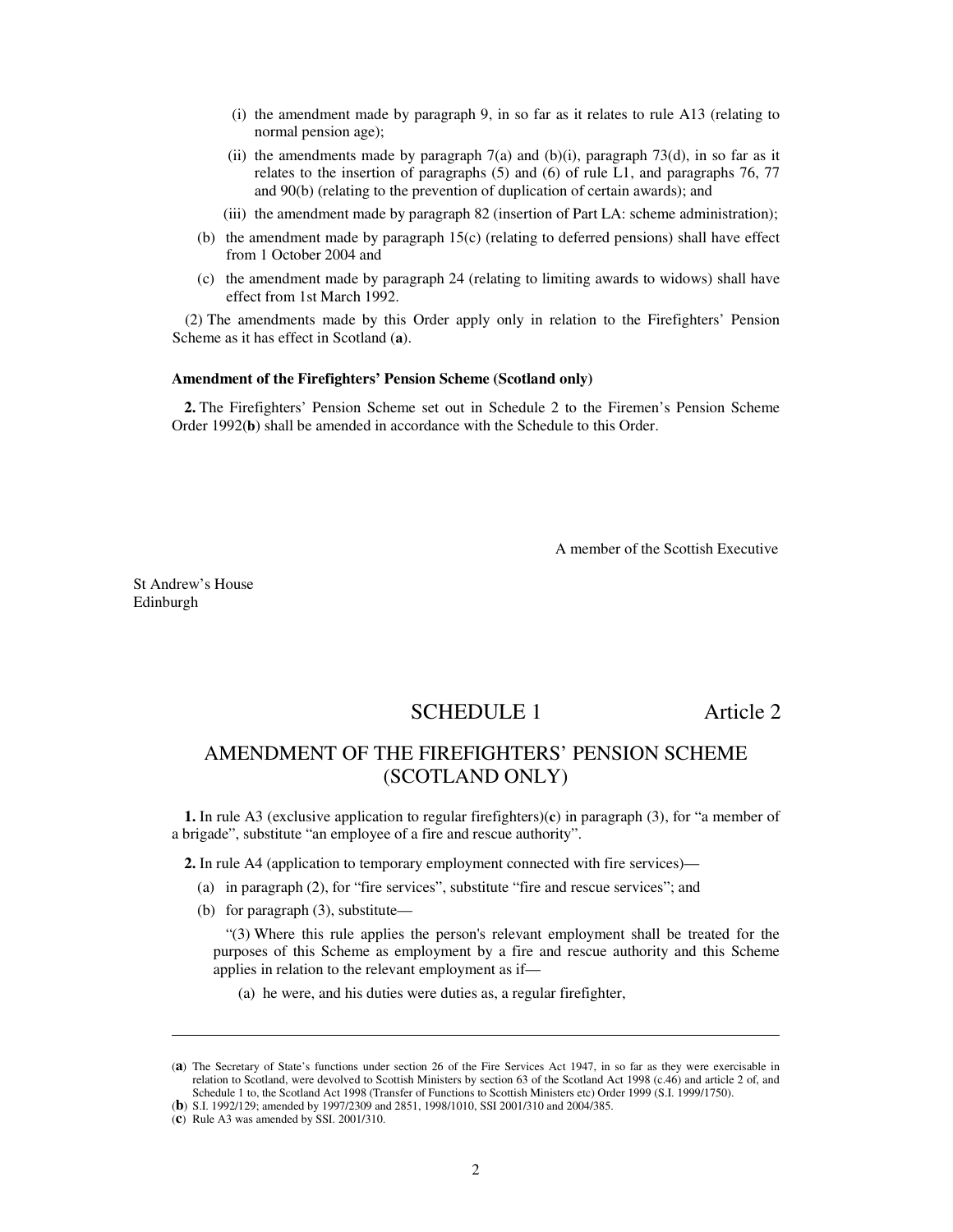- (b) his pay and role were the same as they would have been had he not ceased to perform duties as a regular firefighter or, where section 10 of the Fire Services Act 1959(**a**) applies, the same as his pay and role as an employee of a fire and rescue authority,
- (c) any reference to [employment with a fire and rescue authority?] were a reference to the relevant employment,
- (d) rules A14, A15 and L2 were omitted, and
- (e) any reference to a fire and rescue authority were a reference to the Secretary of State.".
- **3.** In rule A5 (application to permanent employment as instructor)—
	- (a) in paragraph (2), for "fire services", substitute "fire and rescue services";
	- (b) in paragraph (3)—
		- (i) for "as a member of a brigade", substitute "by a fire and rescue authority";
		- (ii) omit sub-paragraph (b);
		- (iii) in sub-paragraph (c), for "fire authority", substitute "fire and rescue authority"; and
		- (iv) in sub-paragraph (d), for "A13 to", substitute "A14,".
- **4.** In rule A6 (no application to auxiliary firefighter)—
	- (a) for "a member of a brigade", substitute "an employee of a fire and rescue authority"; and
	- (b) for "who is enrolled for service in the brigade which", substitute "whose employment".

**5.** In rule A7 (reckoning of service for purposes of awards)—

- (a) in paragraph (1), for "a member of a brigade", substitute "an employee of a fire and rescue authority";
- (b) in paragraph (2)(b), for "fire authority", substitute "fire and rescue authority"; and
- (c) in paragraph (4), for "member of a brigade" (in both places), substitute "employee of a fire and rescue authority".

**6.** In rule A8 (aggregate pension contributions for purposes of awards), in paragraph (1)(a), for "fire authority", substitute "fire and rescue authority".

**7.** In rule A9 (qualifying injury)—

- (a) in paragraph (1), for "Except in rule J4,", substitute "Except in rules J4, L1(5) and (6) and  $LAB(b)$ ,"; and
- (b) in paragraph (2)—
	- (i) for "In rule J4, unless the context otherwise requires,", substitute "In rules J4, L1(5) and (6) and L4B(b)"; and
	- (ii) for "member of a brigade", substitute "firefighter".

**8.** In rule A10 (disablement)—

(a) for paragraph (1A)(**b**), substitute—

"(1A) In determining whether a disablement is permanent, a fire and rescue authority shall have regard to whether the disablement will continue until the person's normal pension age. "; and

(b) in paragraph (4), for "fire authority", substitute "fire and rescue authority".

**9.** For rules A13 (compulsory retirement on account of age) and A14 (compulsory retirement on grounds of efficiency of brigade), substitute—

 $\overline{a}$ 

<sup>(</sup>**a**) 1959 c.44.

<sup>(</sup>**b**) Paragraph (1A) was inserted by S.S.I. 2004/385.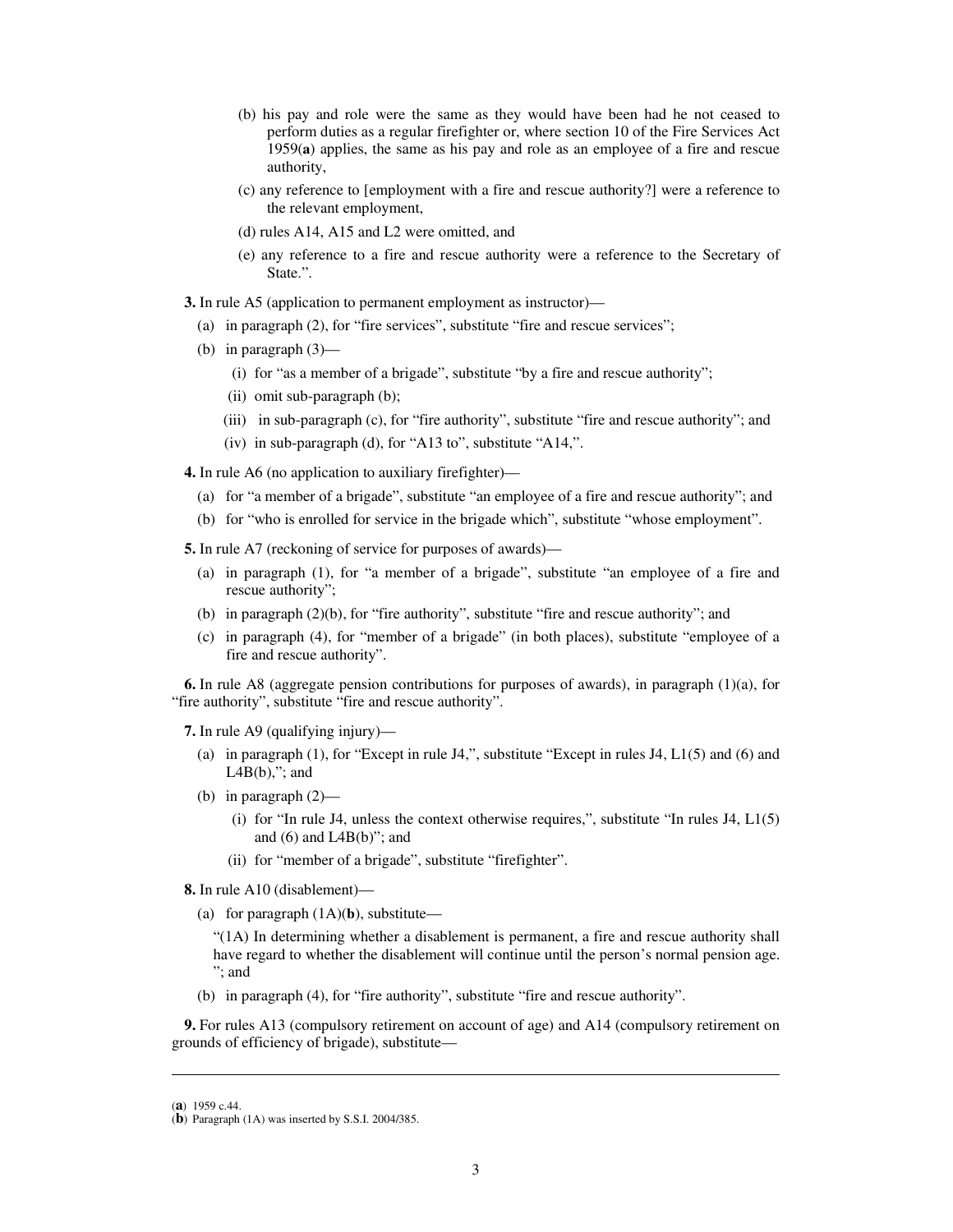## **"Normal pension age**

**A13**. The normal pension age of employees of a fire and rescue authority appointed on terms under which they are or may be required to engage in fire-fighting is 55.

#### **Compulsory retirement of grounds of efficiency**

**A14.** A regular firefighter who—

- (a) has attained the age of 50, and
- (b) has, or but for an election under rule G3 or a failure to make an election under rule G2A would have, completed 25 years' pensionable service,

may be required by the fire and rescue authority to retire on the grounds that his retention in the fire and rescue service would not be in the general interests of its efficiency.".

**10.** In rule A15 (compulsory retirement on grounds of disablement)(**a**), for "fire authority" (in both places), substitute "fire and rescue authority".

**11.** In rule A16 (effective date of retirement), for "a member of a brigade", substitute "an employee of a fire and rescue authority".

**12.** In rule B1(ordinary pension)—

- (a) in paragraph (2)(a), for "joining another brigade", substitute "taking up employment with another fire and rescue authority"; and
- (b) in paragraph  $(2)(b)$ 
	- (i) for "fire authority", substitute "fire and rescue authority"; and
	- (ii) for "chief officer", substitute "chief fire officer".

**13.** In rule B2 (short service awards), for paragraph (1), substitute—

"(1) This rule applies, unless immediately before his retirement an election under rule G3 not to pay pension contributions had effect, to a regular firefighter who—

- (a) retires on or after attaining the age of 65,
- (b) is entitled to reckon at least 2 years' pensionable service, and
- (c) is not entitled to any other pension or gratuity under this Part.".

#### **14.** In rule B3 (ill-health award)—

- (a) in paragraph (2)(a) and (b), after calculated, insert "subject to paragraph (3); and
- (b) after paragraph (2), insert—

"(3) Where the person holds the role of Group Manager or a superior role, the calculation required by paragraph  $(2)(a)$  or (b) (as the case may be) shall be made as if his normal pension age were 60.".

**15.** In rule B5 (deferred pension)—

- (a) in paragraph (2)—
	- (i) for "a member of a brigade", substitute "an employee of a fire and rescue authority";
	- (ii) for "joining another brigade", substitute "taking up employment with another fire and rescue authority; and
	- (iii) after "calculated", insert "subject to paragraph  $(3A)$ ";
- (b) in paragraph (3)—

<sup>(</sup>**a**) Rule A15 was amended by S.I. 1997/2309.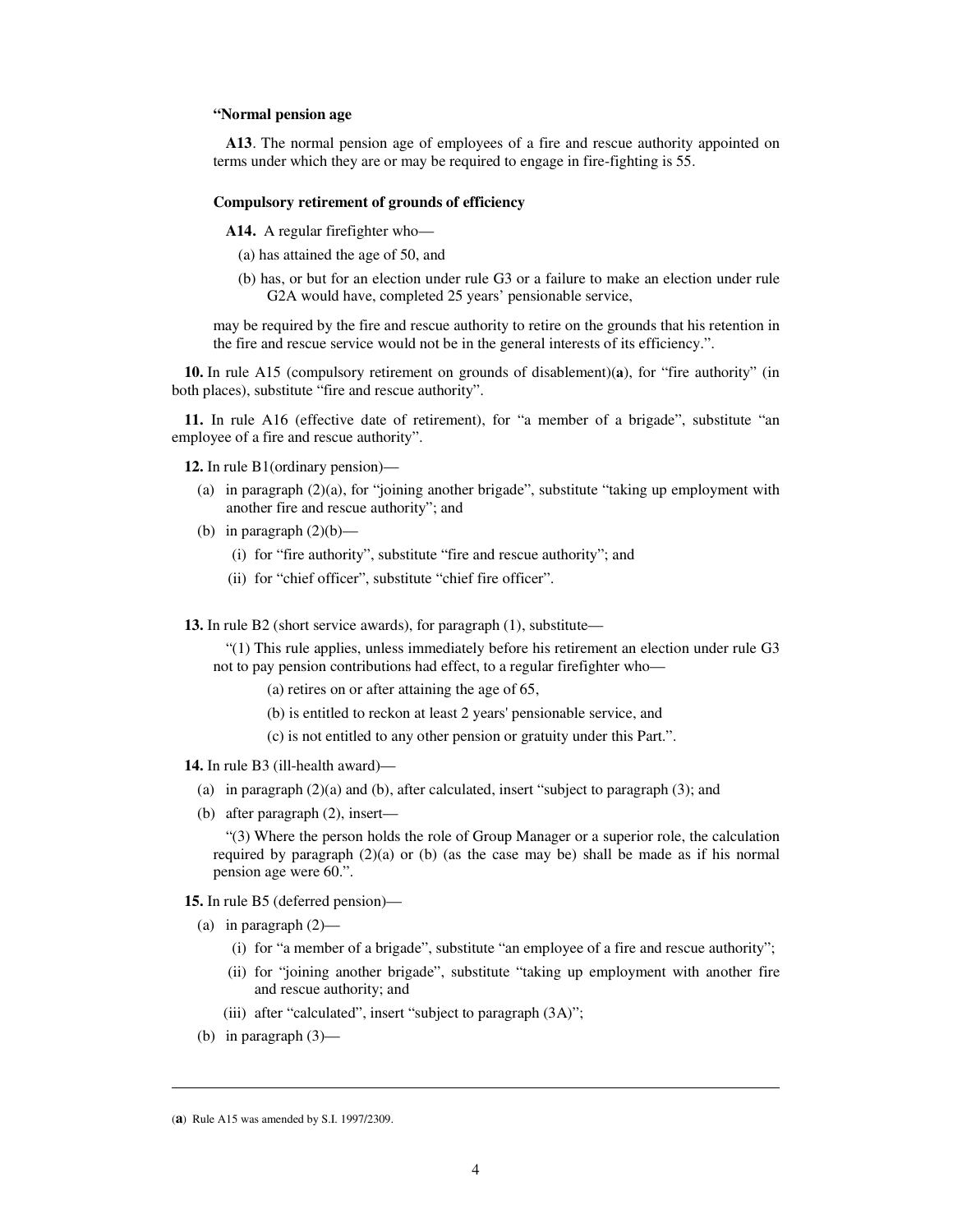- (i) in sub-paragraph (b), for "rejoining his brigade", substitute "re-employment with his fire and rescue authority; and
- (ii) after "calculated", insert "subject to paragraph (3A)";
- (c) after paragraph (3), insert—

"(3A) Where the person holds the role of Group Manager or a superior role, the calculation required by paragraph (2) or (3) shall be made as if his normal pension age were 60."; and

(d) in paragraph (4)(b), after "he becomes permanently disabled", insert "for engaging in firefighting or performing any other duties appropriate to his former role as a firefighter".

**16.** In rule B6 (repayment of aggregate pension contributions), in paragraph (1), —

- (a) for "a member of a brigade", substitute "an employee of a fire and rescue authority"; and
- (b) for "joining another brigade", substitute "taking up employment as a regular firefighter with another fire and rescue authority".

**17.** In rule B7 (commutation - general provision)—

- (a) for "fire authority" (in each place), substitute "fire and rescue authority";
- (b) for paragraph (5)(b), substitute "(b) he retires at normal pension age (see rule A13 (normal pension age)."; and
- (c) omit paragraph  $(5)(c)$ .

**18.** In rule B8 (commutation – small pensions)(**a**), in paragraph (1), for "fire authority", substitute "fire and rescue authority".

**19.** In rule B9 (allocation), for "fire authority" (in each place), substitute "fire and rescue authority".

**20.** In rule B11 (deduction of tax from certain awards), for "fire authority", substitute "fire and rescue authority".

**21.** In rule B13 (part-time members)—

- (a) after "calculated", insert "subject to paragraph (2)";
- (b) renumber the existing provision, as so amended, as paragraph (1); and
- (c) after that paragraph, insert—

"(2) Where the person holds the role of Group Manager or a superior role, the calculation required by paragraph (1) shall be made as if his normal pension age were 60.".

**22.** In rule C1 (spouse's ordinary pension), for "fire authority" (in each place), substitute "fire and rescue authority".

**23.** In rule C3 (spouse's augmented award)—

- (a) for "fire authority" (in both places), substitute "fire and rescue authority"; and
- (b) in paragraph (5)—
	- (i) for "rule  $C2(2)$  to (5) does not apply", substitute "paragraphs (3) to (5) of rule C2 do not apply"; and
	- (ii) for "holding the rank of firefighter in the brigade maintained by the London Fire and Civil Defence Authority", substitute "employed as a firefighter by the London Fire and Emergency Planning Authority ".

**24.** For rule C5 (limitation on award to widow by reference to date of marriage), substitute—

<sup>(</sup>**a**) Rule B8(1) was amended by S.S.I. 2001/310.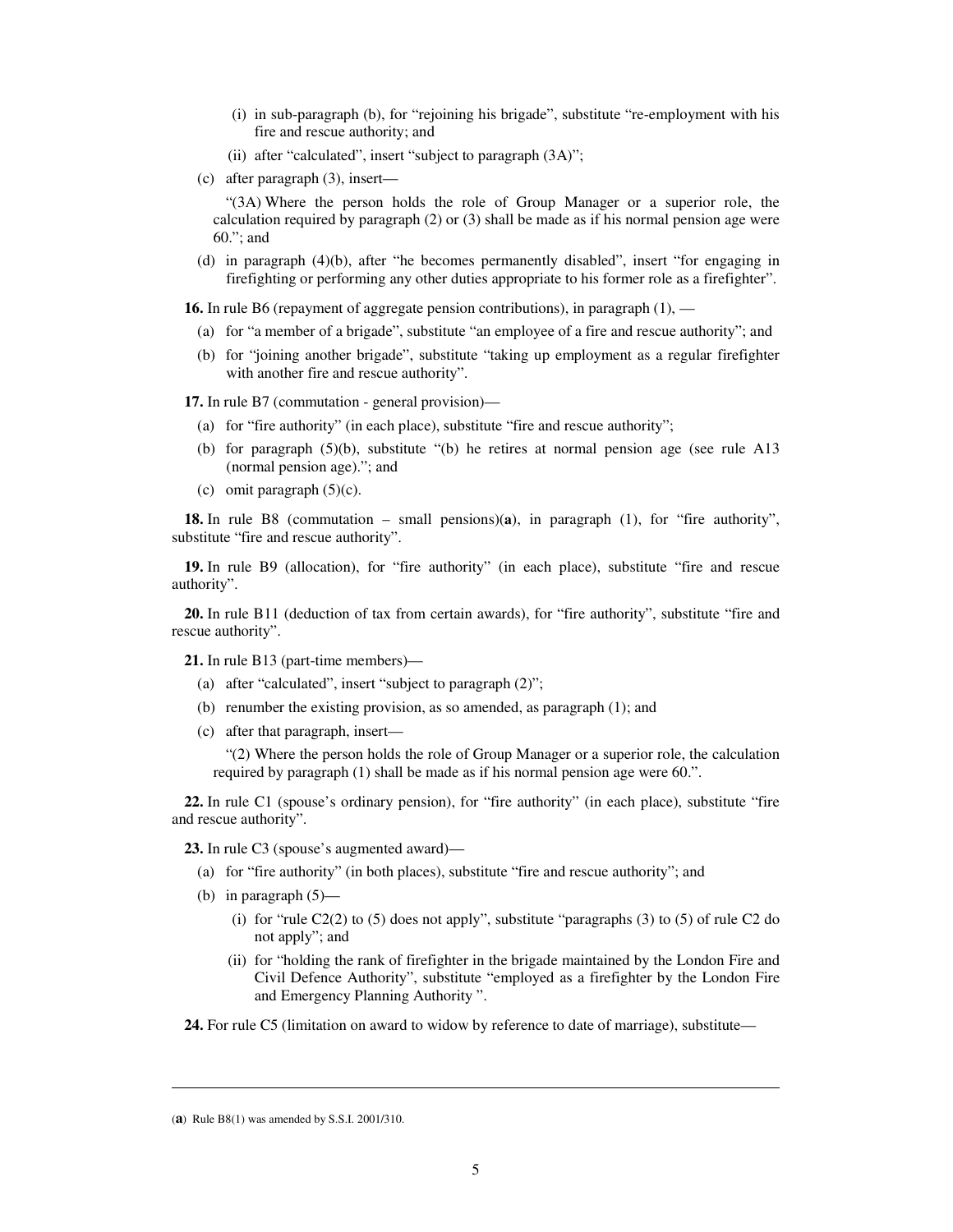#### **"Limitation on award to spouse by reference to date of marriage**

**C5**.—(1) A surviving spouse is not entitled to an ordinary pension under rule C1, a special award under rule C2, an augmented award under rule C3 or an accrued pension under rule C4 unless he or she was married to the deceased during a period before he or she last ceased to be a regular firefighter.

 (2) A surviving spouse who, but for paragraph (1), would be entitled to a pension or other award mentioned in that paragraph, is instead entitled to a pension calculated in accordance with Part IV of Schedule 3.".

**25.** For rule C6 (widow's requisite benefit and temporary pension), substitute—

#### **"Spouse's requisite benefit and temporary pension**

**C6.—**(1) This rule applies where—

- (a) a person entitled to reckon less than 2 years' pensionable service who is or has been a regular firefighter and by whom pension contributions have at any time been payable under rule G2 dies, leaving a surviving spouse, after the beginning of the tax year in which he or she attained or would have attained state pensionable age, and
- (b) neither rule C2 nor rule C4 applies.

(2) Where this rule applies the surviving spouse is entitled—

- (a) in respect of the first 13 weeks following the death, to a temporary pension, and
- (b) after the last of those 13 weeks, to a requisite benefit pension.
- (3) The weekly amount of the temporary pension is A B, where—

A is the weekly amount, immediately before the deceased died, of his or her pensionable pay or, as the case may be, his or her pension or pensions (including any increase under the Pensions (Increase) Act 1971(**a**), and

B is the weekly amount of any children's allowances payable in respect of his or her death.

(4) The requisite benefit pension shall be calculated in accordance with Part V of Schedule 3.

 $(5)$  If—

- (a) the deceased died while serving as a regular firefighter, and
- (b) the amount of the capitalised value of the requisite benefit pension, as calculated by the Government Actuary, is less than that of his average pensionable pay,

the surviving spouse is entitled to a gratuity equal to the difference between those amounts. ".

**26.** In rule C8 (limitations where spouses living apart), for "fire authority" (in both places), substitute "fire and rescue authority".

**27.** In rule C9 (effect of remarriage), for "fire authority" (in both places), substitute "fire and rescue authority".

**28.** In rule D5 (child's allowance or special gratuity: limitations), for "fire authority" (in both places), substitute "fire and rescue authority".

**29.** In rule E2 (adult dependent relative's special pension) for "fire authority" (in both places), substitute "fire and rescue authority".

<sup>(</sup>**a**) 1971 c. 56.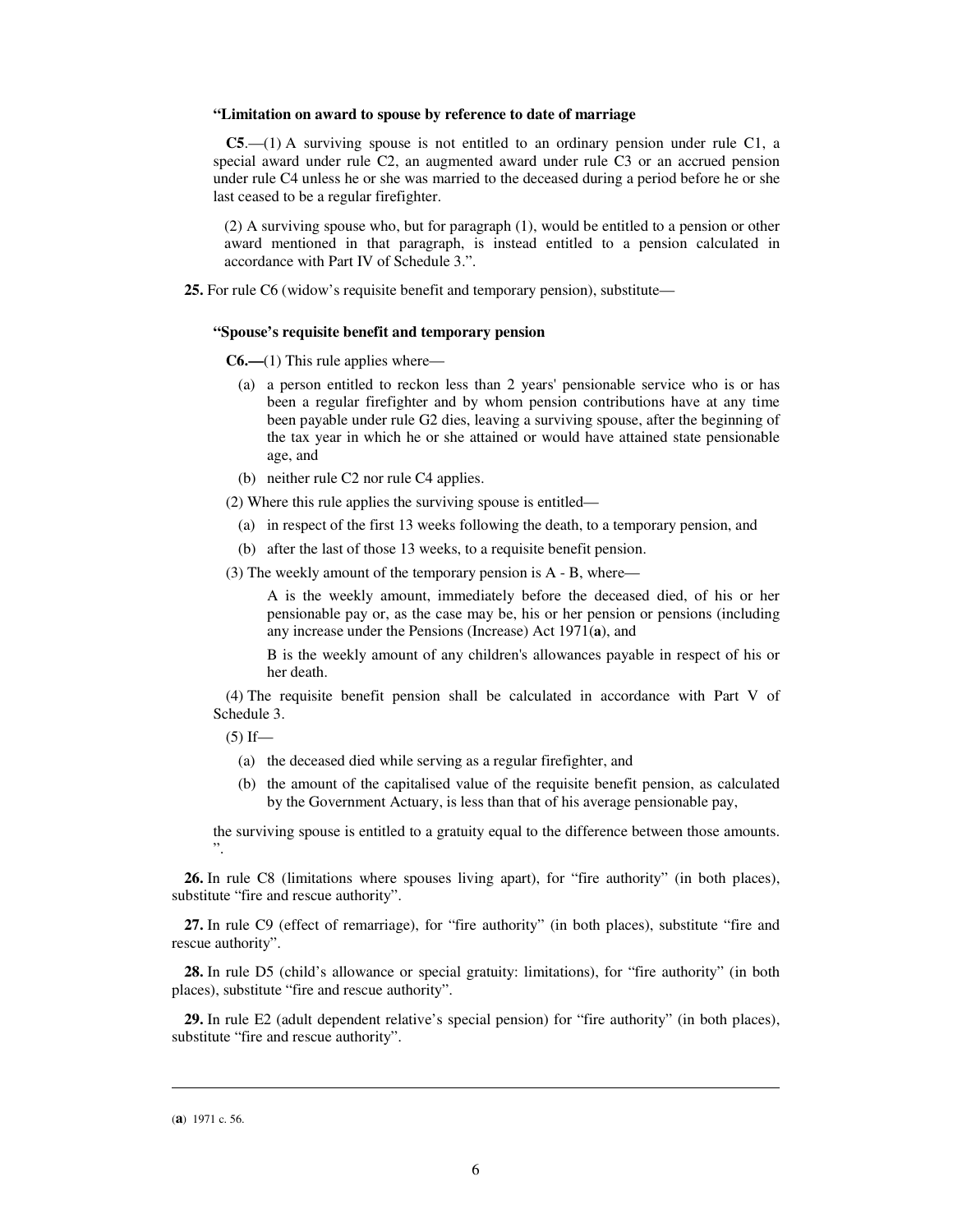**30.** In rule E3 (dependent relative's gratuity), in paragraph (3), for "fire authority", substitute "fire and rescue authority".

**31.** In rule E4 (payment of balance of contributions to estate), in paragraph (4), for "fire authority", substitute "fire and rescue authority".

**32.** For rule E5 (gratuity in lieu of surviving spouse's pension), substitute—

#### **"Gratuity in lieu of surviving spouse's pension**

**E5.**—(1) Where the amount of any pension payable under Part C, together with any increase under the Pensions (Increase) Act 1971, does not exceed £260, or any greater amount prescribed by regulations for the time being in force under section  $12C(1)$  of the Pension Schemes Act 1993(**a**), the fire and rescue authority may commute the pension for a gratuity.

(2) Where—

(a) a surviving spouse is entitled to a pension under rule C1 or C2, and

(b) the fire and rescue authority are satisfied that there are sufficient reasons, and

(c) the surviving spouse consents,

the fire and rescue authority may commute for a gratuity the pension or so much of it as may be commuted without contravening rule E7.

(3) A fire and rescue authority may under this rule commute a pension for a gratuity only when the pension first becomes payable.

(4) A gratuity under this rule shall be calculated in accordance with such guidance as is provided for the purpose by the Government Actuary.".

**33.** In rule E6 (gratuity in lieu of child's allowance), for "fire authority" (in both places), substitute "fire and rescue authority".

**34.** In rule E7 (limitation on discretion to commute pension or allowance for gratuity), in paragraph (2), for "fire authority", substitute "fire and rescue authority".

**35.** In rule E9 (flat-rate awards)—

-

- (a) in paragraph (2), after "applies", insert "and the deceased died before  $2<sup>nd</sup>$  August 2005,";
- (b) after paragraph (2), insert—

" $(2A)$  Subject to paragraph  $(3)$ , where paragraph  $(1)(a)$  or  $(b)$  applies and the deceased retired on or after  $2<sup>nd</sup>$  August 2005, the amount of the pension is—

- (a) if his last role was at a level not higher than Watch Manager A (Case A), £379.78;
- (b) if his last role was at a level higher than Watch Manager A but not higher than Area Manager A (Case B), £494.54; and
- (c) in any other case (Case C), £594.18,

increased, in each case, in accordance with paragraph (7).";

(c) in paragraph  $(3)(b)$ , for the words after "April 1975", substitute—

"and would have become entitled to reckon at least 10 years' pensionable service had he continued to serve until—

- (i) he could have been required to retire on account of age; or
- (ii) if he died on or after  $2<sup>nd</sup>$  August 2005, normal pension age,

the amount specified in, as the case may be, paragraph  $(2)(a)$ ,  $(b)$  or  $(c)$  or paragraph  $(2A)(a)$ ,  $(b)$  or  $(c)$ , is increased by £29.91.";

<sup>(</sup>**a**) 1993 c.48. Section 12C was inserted by the Pensions Act 1995 (c.26), section 136(5).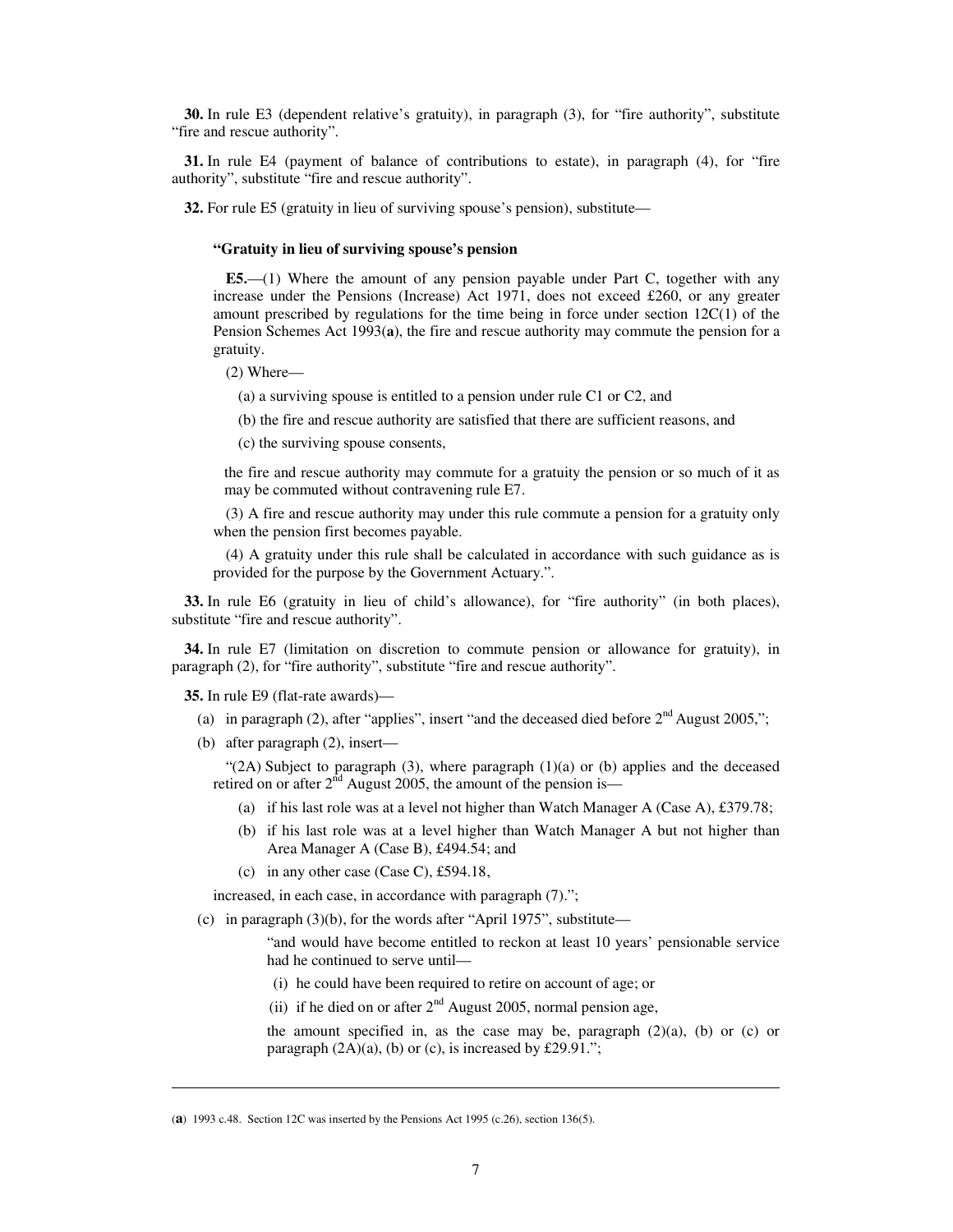- (d) in paragraph (6), for "fire authority", substitute "fire and rescue authority"; and
- (e) in paragraph  $(9)$ , for "the sums referred to in paragraph  $(2)(a)$ ,  $(b)$  and  $(c)$ ", substitute "the amounts specified in sub-paragraphs (a), (b) and (c) of paragraphs (2) and (2A)".

**36.** In rule F1 (reckoning of and certificates as to pensionable service)(**a**)—

- (a) in paragraph (3), for "fire authority", substitute "fire and rescue authority"; and
- (b) in paragraph (7), for "resumes service in his former brigade", substitute "resumes employment with his former fire and rescue authority".

**37.** In rule F2 (current service)—

(a) for paragraphs  $(1)$  and  $(2)$ , substitute —

"(1) Subject to paragraphs (2) and (3), a person serving as a regular firefighter is entitled to reckon as pensionable service—

- (a) any period of service after 1st August 2005, as a regular firefighter in the employment of a fire and rescue authority, except a period during which pension contributions were not payable under rule G2, and
- (b) if he served as a regular firefighter in a brigade after 31st March 1972 and before 2<sup>nd</sup> August 2005, any period of service in that brigade, except a period during which pension contributions were not payable under rule G2, and
- (c) if he was serving in a brigade both on and immediately before 1st April 1972, any period he was entitled to reckon immediately before that date(**b**).
- (2) A person is not entitled to reckon as pensionable service by virtue of paragraph  $(1)$ 
	- (a) if he ceases employment with a fire and rescue authority after  $1<sup>st</sup>$  August 2005, and again takes up employment with the authority, any period of service before he [last] took up such employment, or
	- (b) if he left a fire brigade after 31st March 1972 and—
		- (i) rejoined the brigade before  $2<sup>nd</sup>$  August 2005, or
		- (ii) took up employment with a fire and rescue authority on or after that date,

any period of service before he last rejoined the brigade or, as the case may be, took up employment with the authority, or

- (c) any period of absence from duty as a regular firefighter as a result of sickness or injury certified by a qualified medical practitioner to be due to his own misconduct, or
- (d) subject to paragraph (3) and rule F2A, any period of absence from duty without pay, or
- (e) any period of maternity or adoption leave in respect of which the person has the right to, but does not, pay contributions under rule G2A."; and
- (b) in paragraph (3), for the words from the beginning to "is serving", substitute "The fire and rescue authority which employs a person".

**38.** In rule F2A(**c**) (maternity, paternity and adoption leave), for "fire authority" (in both places), substitute "fire and rescue authority".

**39.** In rule F3 (previous service reckonable without payment)—

(a) in paragraph (a) for "a brigade", substitute "employment by a fire and rescue authority; and

j

<sup>(</sup>**a**) Rule F1 was amended by S.I. 1997/2851.

<sup>(</sup>**b**) Fire and rescue authorities were established on 2nd August 2005 under the Fire (Scotland) Act 2005. Before that date, the provision of fire services was the responsibility of fire authorities under the Fire Services Act 1947 (c. 41, to which there are amendments not relevant to this Order).

<sup>(</sup>**c**) Rule F2A was inserted by S.S.I. 2004/385.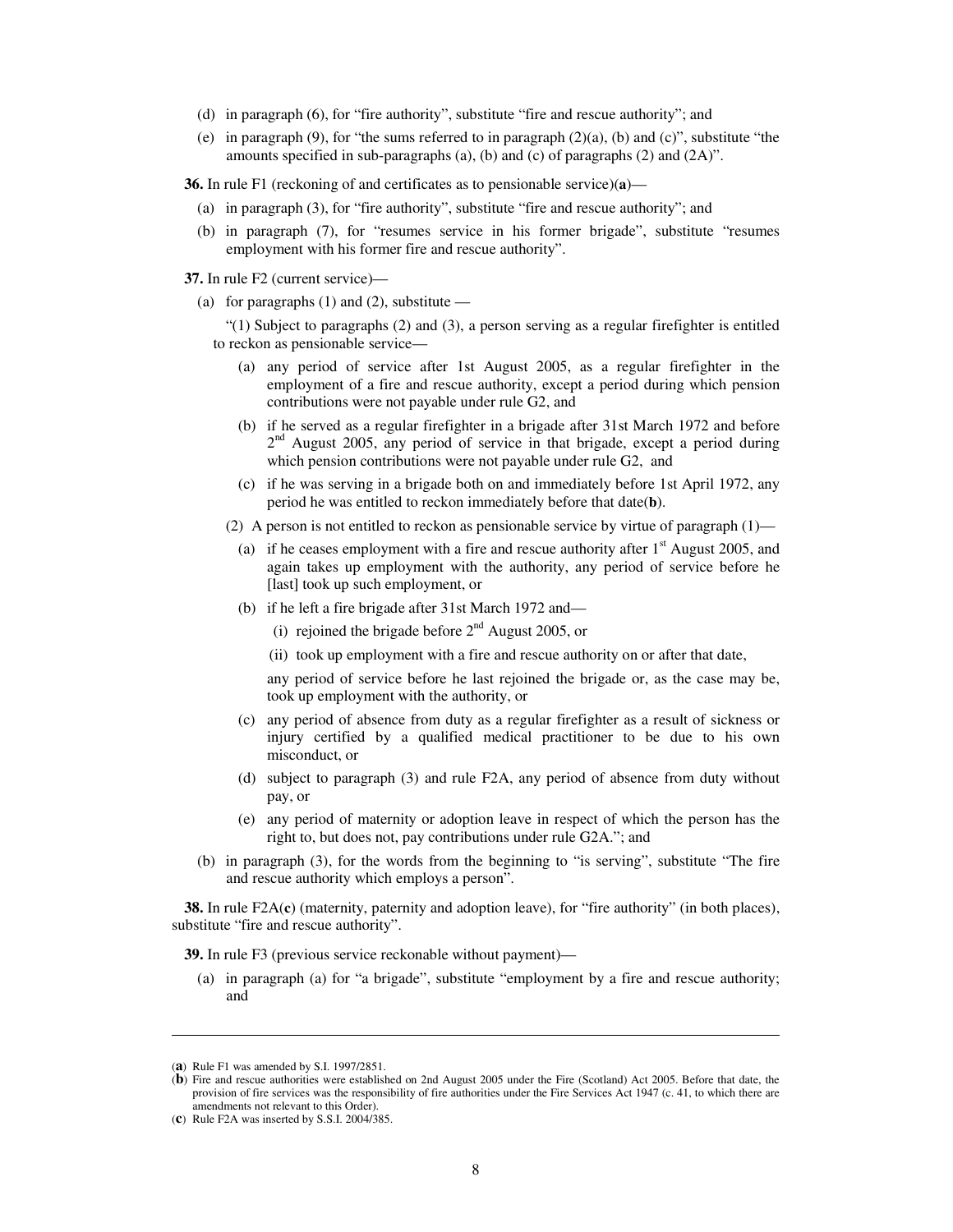(b) in paragraph (b), for "resumed service as a regular firefighter in the brigade", substitute "again taken up employment with the fire and rescue authority as a regular firefighter".

**40.** In rule F4 (previous service reckonable on payment)—

- (a) for paragraph (1), substitute—
	- " $(1)$  A person who-
		- (a) has retired from employment with a fire and rescue authority without a pension and without any transfer value or cash equivalent becoming payable by the authority, and
		- (b) has within 12 months, with the written consent, applied for before retiring, of the authority from which he retired, joined another fire and rescue authority as a regular firefighter, and
		- (c) within 6 months of joining the other authority, or such longer period as the other authority may allow, has undertaken to pay the required amount in accordance with paragraph 1 of Part 1 of Schedule 6,

is entitled to reckon as pensionable service the period he was entitled to reckon when he retired."

(b) for paragraphs  $(3)$  and  $(4)$ , substitute—

"(3) A person who—

- (a) has retired from employment by a fire and rescue authority with no pension other than an ill-health pension the unsecured portion of which has been terminated as mentioned in rule K1(3), and
- (b) has again taken up employment as a regular firefighter with that or another fire and rescue authority, and
- (c) within 6 months of taking up that employment, or such longer period as his employing authority may allow, has undertaken to pay in accordance with paragraph 1 of Part I of Schedule 6 a sum calculated in accordance with paragraph 2 of that Part,

is entitled to reckon as pensionable service the period he was entitled to reckon when he retired.

(4) A person who—

- (a) has retired from employment by a fire and rescue authority with a deferred pension, and
- (b) has by written notice to the authority relinquished the pension, and
- (c) has again taken up employment as a regular firefighter with that or another fire and rescue authority, and
- (d) within 6 months of taking up that employment, or such longer period as his employing authority may allow, has undertaken to pay in accordance with paragraph 1 of Part I of Schedule 6 the required amount described in paragraph (2),

is entitled to reckon as pensionable service the period he was entitled to reckon when he retired."; and

(c) in paragraph (5), in sub-paragraph (a), for "the fire authority maintaining the brigade from which", substitute "the fire and rescue authority from whose employment".

**41.** In rule F5 (period during which injury pension was payable)—

- (a) for paragraph (1), substitute—
	- "(1) A person who—
		- (a) retired from a brigade before  $2<sup>nd</sup>$  August 2005, or from employment with a fire and rescue authority on or after that date, and became entitled to an injury pension, and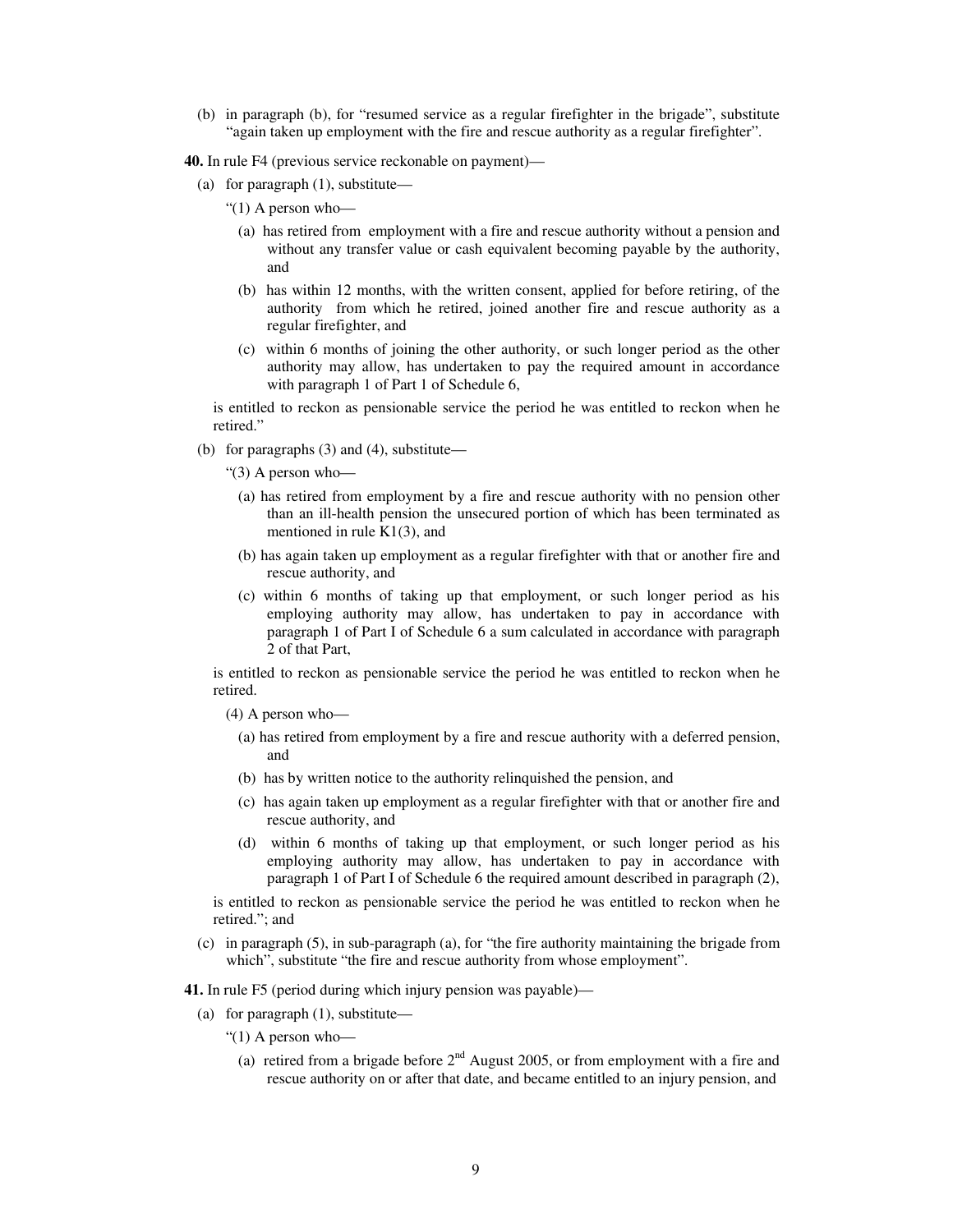- (b) resumed service as a regular firefighter in that or another brigade before  $2<sup>nd</sup>$  August 2005, or took up employment with a fire and rescue authority on or after that date, in the circumstances and within the period mentioned in rule  $K1(1)$  to (4), and
- (c) within 6 months of his resuming service, or such longer period as the fire authority, or as the case may be, the fire and rescue authority, may allow, has undertaken to pay the required amount in accordance with paragraph 1 of Part I of Schedule 6,

is entitled to reckon as pensionable service the period during which he was entitled to the injury pension ("the pension period")."; and

(b) in paragraph (2), after "rank he held", insert "or, as the case may be, role he had".

**42.** In rule F6A (previous service reckonable following actionable loss)(**a**), for "fire authority" (in each place), substitute "fire and rescue authority".

**43.** In rule F6B (calculation of amount of restitution payment)(**b**), for "fire authority" (in each place), substitute "fire and rescue authority".

**44.** In rule F7 (receipt of transfer value)(**c**)—

- (a) in paragraph  $(1)$ 
	- (i) for "fire authority", substitute "fire and rescue authority"; and
	- (ii) for "has become a regular firefighter in the brigade maintained by them" substitute "has taken up employment with them as a regular firefighter"; and
- (b) in paragraph (4), in the definition of "B", for "fire authority", substitute "fire and rescue authority".

**45.** In rule F8 (transfer payments between fire authorities)(**d**), after paragraph (1), insert—

"(1A)Where—

- (a) after 31<sup>st</sup> July 2005, a person who retired from a brigade before  $2<sup>nd</sup>$  August 2005 ("the first employment") takes up employment as a regular firefighter with a fire and rescue authority, or
- (b) a person retires from employment with a fire and rescue authority ("the first FRA") and takes up employment as a regular firefighter with another fire and rescue authority ("the second FRA"), and
- (c) in either case becomes entitled under rule F4 to reckon as pensionable service the period he was entitled to reckon when he retired,

the authority responsible for the person in the first employment or, as the case may be, the first FRA, shall, subject to paragraph (2), pay to the second FRA a sum calculated in accordance with Part III of Schedule 6.".

#### **46.** In rule F9 (payment of transfer values)(**e**)—

- (a) in paragraph  $(1)$ 
	- (i) for "fire authority", substitute "fire and rescue authority"; and
	- (ii) in sub-paragraph (a), for "serve as a regular firefighter in the brigade maintained by them", substitute "be employed by the authority as a regular firefighter";
- (b) in paragraph (2)—
	- (i) for "fire authority", in the first place those words appear, substitute "fire and rescue authority"; and

j

<sup>(</sup>**a**) Rule F6A was inserted by S.I. 1997/2851.

<sup>(</sup>**b**) Rule F6B was inserted by S.I. 1997/2851.

<sup>(</sup>**c**) Rule F7 was amended by S.S.I. 2001/310.

<sup>(</sup>**d**) Rule F8 was amended by S.S.I. 2001/310.

<sup>(</sup>**e**) Rule F9 was amended by S.S.I. 2001/310.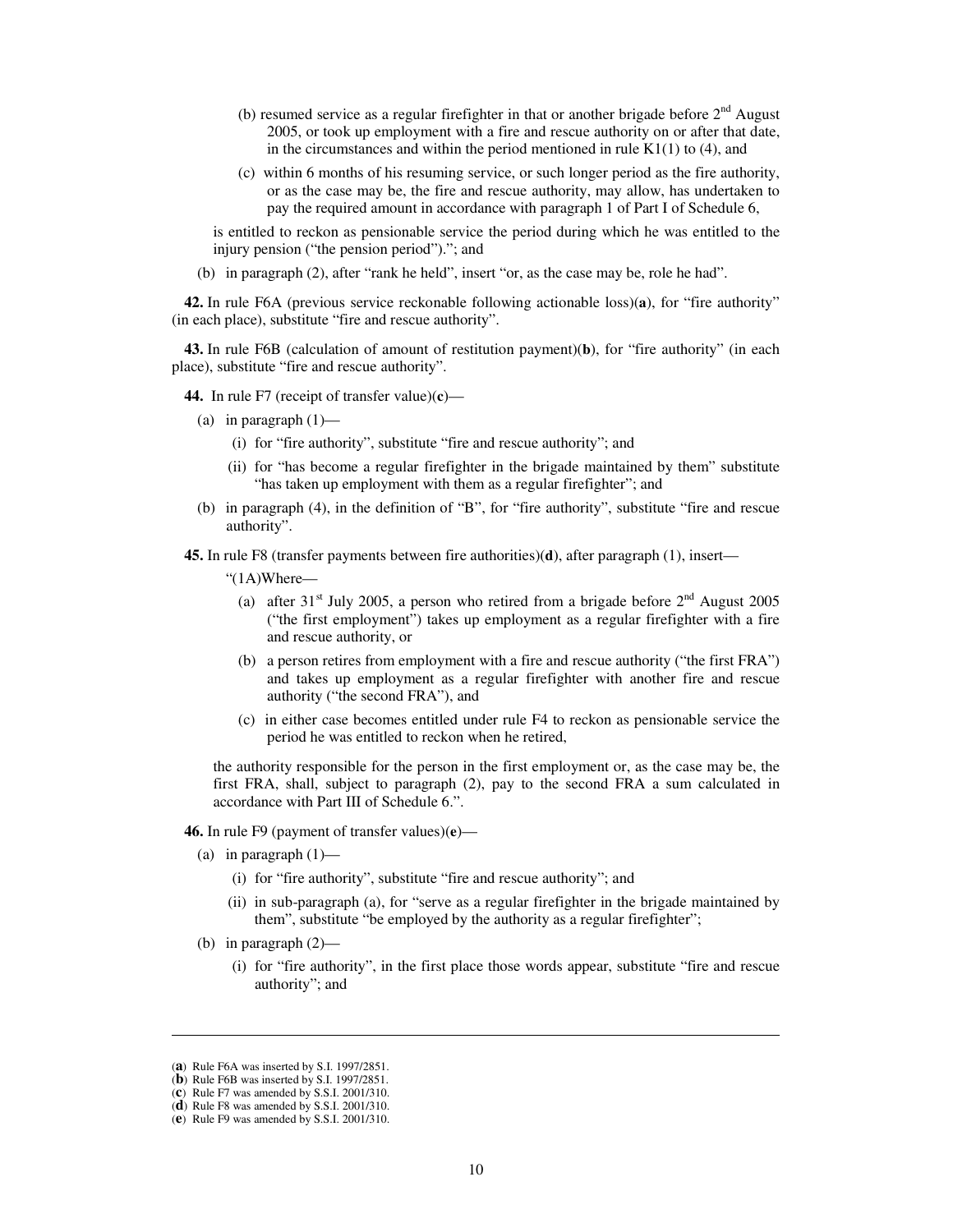- (ii) for "the fire authority", in the second place those words appear, substitute "the authority"; and
- (c) in paragraphs  $(5)(a)$  and  $(6)(b)$ , for "fire authority", substitute "fire and rescue authority".

**47.** In rule G1 (pensionable pay and average pensionable pay), for paragraph (1), substitute—

 $(1)$  Subject to paragraph  $(2)$ , the pensionable pay of a regular firefighter is the amount determined in relation to the performance of the duties of his role (whether as a whole-time or part-time employee).".

**48.** In rule G2 (pension contributions), for "fire authority" (in both places), substitute "fire and rescue authority".

**49.** In rule G2A (optional pension contributions during maternity and adoption leave)(**a**)—

- (a) in paragraph  $(3)$ 
	- (i) for "fire authority" (in the first place those words appear), substitute "fire and rescue authority"; and
	- (ii) for "fire authority" (in the second and third places those words appear, substitute "authority";
- (b) in paragraphs (5) and (7), for "fire authority" (in each place), substitute "fire and rescue authority".

**50.** In rule G3 (election not to pay pension contributions), for "fire authority", in each place, substitute "fire and rescue authority".

**51.** In rule G5 (purchase of increased benefits)—

- (a) in paragraph  $(2)(c)$  and (d), for "retirement date", substitute "normal pension age"; and
- (b) omit paragraph (3).

**52.** In rule G6 (election to purchase increased benefits)(**b**)—

- (a) in paragraph (1), for "fire authority" (in both places), substitute "fire and rescue authority";
- (b) in paragraph (2), for "retirement date", substitute "normal pension age";
- (c) in paragraph (4)—
	- (i) for "fire authority" (in both places), substitute "fire and rescue authority"; and
	- (ii) in sub-paragraph (a), omit "of brigade"; and
- (d) for paragraph (5), substitute—

"(5) An election under this rule—

- (a) takes effect, subject to paragraph  $(3)(b)$ , on the day on which the written notice is received by the fire and rescue authority, and
- (b) is irrevocable.".

**53.** In rule G7 (payment of periodical contributions for increased benefits)—

- (a) in paragraphs  $(1)(a)$  and  $(2)$ , for "retirement date", substitute "normal pension age"; and
- (b) in paragraph (4), for "fire authority", substitute "fire and rescue authority".

**54.** In rule G8 (effect of payment for increased benefits)—

- (a) in paragraph  $(2)(c)$ , for "retirement date", substitute "normal pension age";
- (b) in paragraph (4)(a), for "a member of a brigade", substitute "an employee of a fire and rescue authority"; and

 $\overline{a}$ 

<sup>(</sup>**a**) Rule G2A was inserted by S.S.I. 2004/385.

<sup>(</sup>**b**) Rule G6 was amended by S.S.I. 2001/310.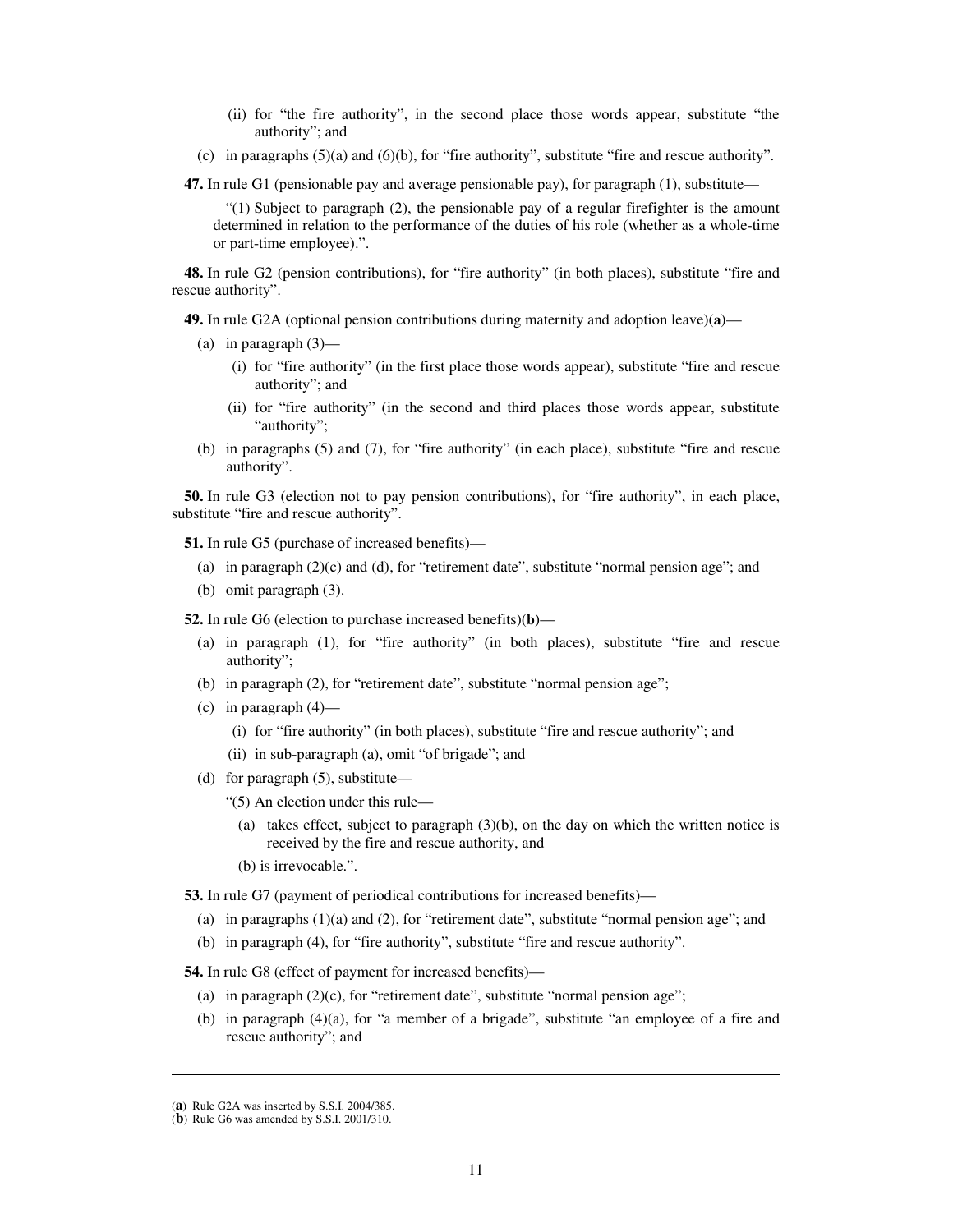(c) in paragraph (6), for "retirement date", substitute "normal pension age".

**55.** In rule H1 (determination by fire authority)—

- (a) for "fire authority" (in each place), substitute "fire and rescue authority"; and
- (b) in paragraph (2A)(**a**), in sub-paragraph (b), for "the member", substitute "the employee".

**56.** In rule H2 (appeal to board of medical referees)(**b**), for "fire authority" (in each place), substitute "fire and rescue authority".

**57.** In rule H3 (appeal to Crown Court or Sheriff), for "fire authority" (in each place), substitute "fire and rescue authority".

**58.**In rule I3 (awards on death of servicemen), in paragraph (3), for "fire authority", substitute "fire and rescue authority".

**59.**In rule I4 (servicemen who resume service as regular firefighters), for "fire authority", substitute "fire and rescue authority".

**60.** In rule I5 (servicemen who do not resume service in their former brigade)—

- (a) in paragraph  $(1)$ 
	- (i) for "service in his former brigade", substitute "employment with his former fire and rescue authority"; and
	- (ii) for "his former brigade" (in the second place where those words appear), substitute "the employment of that authority".
- (b) in paragraph (3), for "(former fire authority's consent to joining new brigade)", substitute "(former fire and rescue authority's consent to taking up employment with new fire and rescue authority)".

**61.** In rule I6 (pensionable service), for "during his forces period to serve in his former brigade", substitute "in the employment of his former fire and rescue authority throughout his forces period".

**62.** In rule I7 (pension contributions), in paragraph (1), for "to serve in his former brigade", substitute "in the employment of his former fire and rescue authority".

**63.**In rule J1 (guaranteed minimum pensions), in paragraph (3)(b), after "fire authority" insert "or the fire and rescue authority, as the case may be".

**64.** In rule J3 (whole-time member of brigade who is not a regular firefighter)(**c**)—

- (a) in paragraph  $(1)$ 
	- (i) for "member of a brigade" (in the first place where those words appear), substitute "employee of a fire and rescue authority"; and
	- (ii) for "a member of the brigade", substitute "an employee of the authority";
- (b) in paragraph (2), for "the fire authority", substitute "the fire and rescue authority";
- (c) in paragraph (3), for "the brigade, the fire authority", substitute "that employment, the fire and rescue authority";
- (d) in paragraph  $(5)(a)$ , for "fire authority", substitute "fire and rescue authority"; and
- (e) in paragraph (7)(a), for "a regular firefighter of the rank of, as the case may be, fireman or firewoman", substitute "employed in the role of firefighter".

**65.** In rule J4 (part-time member of brigade)—

(a) in paragraph  $(1)$ —

j

<sup>(</sup>**a**) Paragraph (2A) was inserted by S.S.I. 2004/385.

<sup>(</sup>**b**) Rule H2 was amended by S.I. 1997/2309.

<sup>(</sup>**c**) Rule J3 was amended by S.S.I. 2004/385.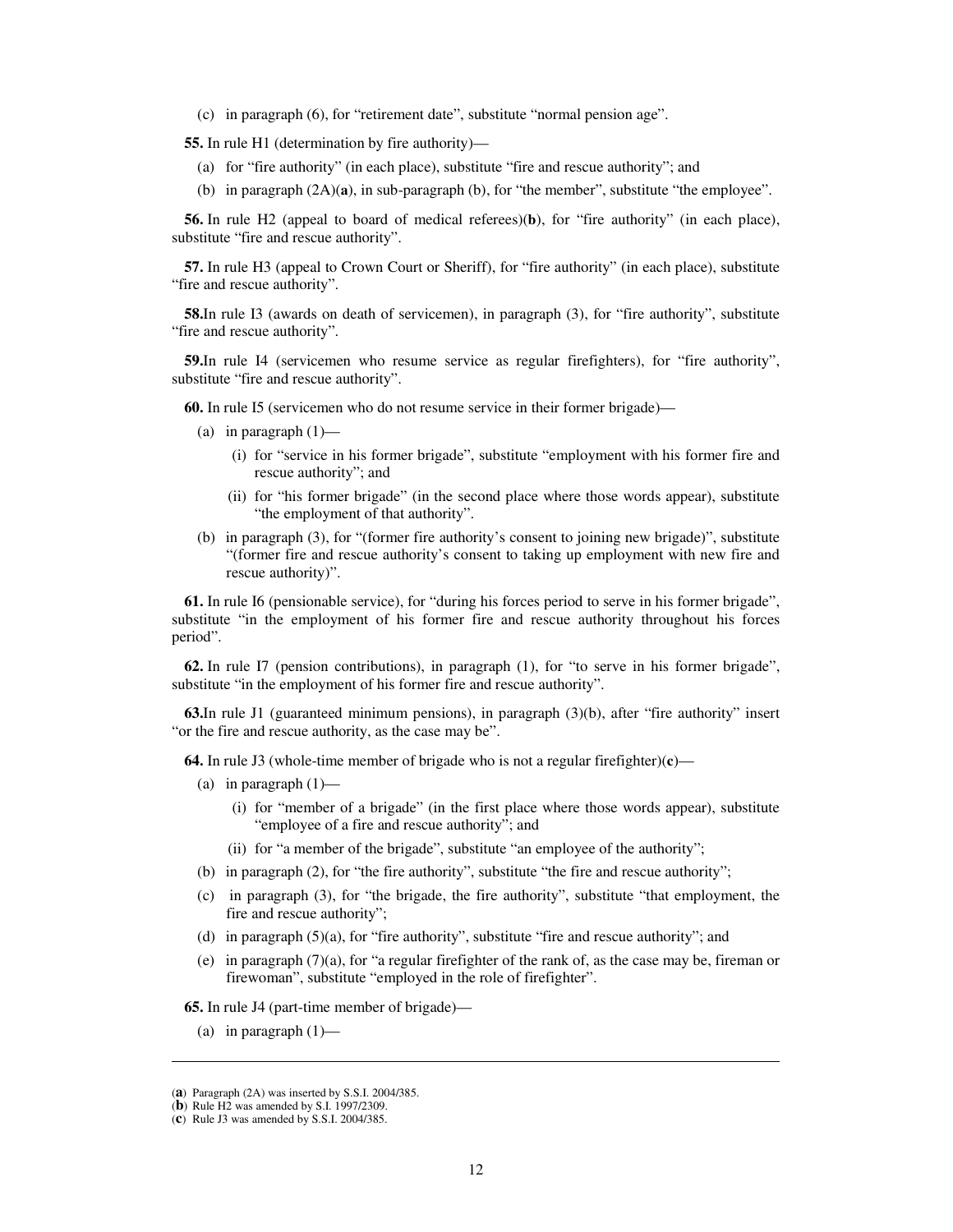- (i) for "This", substitute "Subject to paragraph (1A), this"; and
- (ii) for "a retained or volunteer member of a brigade", substitute "employed by a fire and rescue authority as a retained firefighter or who was a volunteer firefighter";
- (b) after paragraph (1), insert—
	- "(1A) Paragraph (1) does not apply where the person was also employed by the authority as a regular firefighter.";
- (c) in paragraph (3)—
	- (i) for "This", substitute "Subject to paragraph (3A), this"; and
	- (ii) for "a retained or volunteer member of a brigade", substitute "employed by a fire and rescue authority as a retained firefighter or who is or has been a volunteer firefighter";
- (d) after paragraph (3), insert—
- (e) "(3A) Paragraph (3) does not apply where the person was also employed by the authority as a regular firefighter."; and
	- (f) in paragraph  $(7)$ 
		- (i) for "member of a brigade", substitute "employee of a fire and rescue authority"; and
		- (ii) for sub-paragraph (a), substitute—
			- "(a) was employed in the same role as the retained or volunteer firefighter and had the same service in that role".

**66.** In rule J5 (members of brigade other than regular firefighters-supplementary), in paragraph (2), for "member of a brigade", substitute "person".

**67.** In rule K1 (cancellation of ill-health and injury pensions)—

- (a) in paragraph  $(1)$ 
	- (i) for "the fire authority", substitute "the fire and rescue authority"; and
	- (ii) in sub-paragraph (c), for "could not have been required to retire on account of age", substitute "would not have attained normal pension age";
- (b) in paragraph (2), for "The fire authority", substitute "The fire and rescue authority"; and
- (c) in paragraph  $(4)$ 
	- (i) for "service in the brigade", substitute "employment with the fire and rescue authority"; and
	- (ii) for sub-paragraph (b), substitute—
		- "(a) the fire and rescue authority shall permit him to resume service forthwith in a role at a level equivalent to, or higher than, that which he had when he retired with the pension, and".

**68.** In rule K2 (reassessment of injury pension), for "fire authority" (in both places), substitute "fire and rescue authority".

**69.** In rule K3 (reduction of award in case of default), for "fire authority", substitute "fire and rescue authority".

**70.** In rule K4 (withdrawal of pension during service as a regular firefighter)—

- (a) for "fire authority", substitute "fire and rescue authority"; and
- (b) for "serving as a regular firefighter in any brigade", substitute "employed as a regular firefighter by any fire and rescue authority".

**71.** In rule K5 (withdrawal of pension on conviction of certain offences)—

- (a) for "fire authority" (in each place), substitute "fire and rescue authority"; and
- (b) for "a member of the brigade", substitute "an employee of a fire and rescue authority".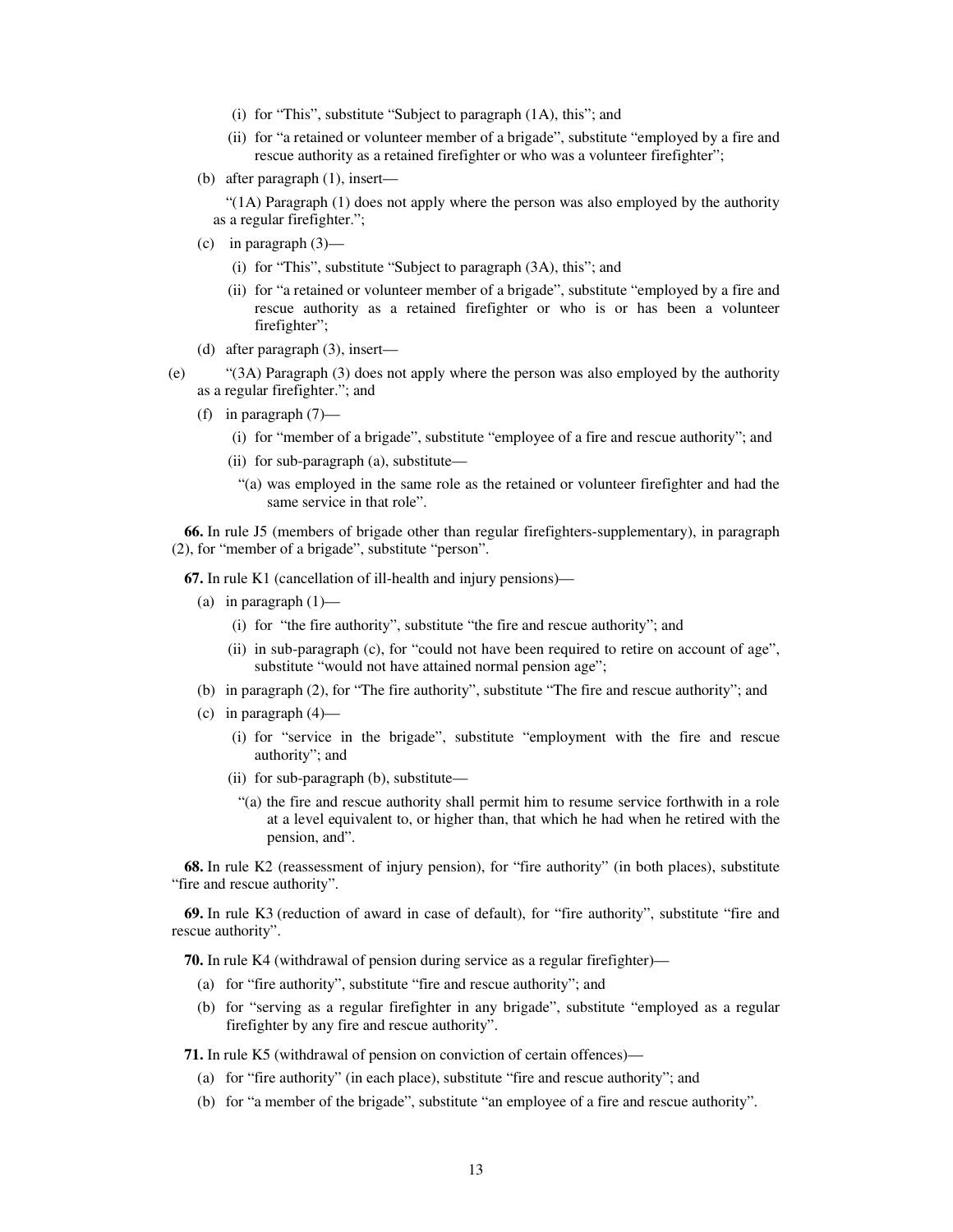- **72.** In the heading to Part L, omit "AND FINANCIAL PROVISIONS".
- **73.** In rule L1(authorities responsible for payment of awards)(**a**)—
	- (a) in paragraph  $(1)$ 
		- (i) for "fire authority", substitute "fire and rescue authority"; and
		- (ii) at the end, insert "or, where his employment ceased before 1st October 2004, by the fire and rescue authority which inherited the liabilities of the fire authority which last employed him;
	- (b) in paragraph (2)—
		- (i) for "as a member of a brigade", substitute "by a fire and rescue authority"; and
		- (ii) for "the fire authority", substitute "the authority";
	- (c) in paragraph (3), for "fire authority", substitute "fire and rescue authority"; and
	- (d) for paragraph (4), substitute—

"(4) In this Scheme "the relevant fire and rescue authority", in relation to a pension credit member, means—

- (a) the fire and rescue authority who employ the pension debit member from whose rights the pension credit member's pension credit is derived at the time when the pension sharing order takes effect, or
- (b) if he is not then employed by a fire and rescue authority, the fire and rescue authority by whom he was last employed or, where his employment ceased before 1st October 2004, by the fire and rescue authority which inherited the liabilities of the fire authority which last employed him.

(5) Subject to paragraph (6), an award payable in respect of a qualifying injury sustained by a person who is employed as both a regular firefighter and a retained firefighter shall be paid—

- (a) where the injury was sustained in the course of his regular employment, by the fire and rescue authority which employs him as a regular firefighter;
- (b) where the injury was sustained in the course of his retained employment, by the fire and rescue authority which employs him as a retained firefighter;
- (c) where the injury is of such a nature that it cannot be attributed solely to either his regular employment or his retained employment—
	- (i) by such one of his employing authorities as may be agreed; or
	- (ii) by both of them, in such proportion as may be agreed; or
	- (iii) in default of agreement, in equal proportions.

(6) An award payable to a person in respect of both a qualifying injury sustained in the course of his regular employment and a different qualifying injury sustained in the course of his retained employment, shall be paid—

- (a) by such one of his employing authorities as may be agreed; or
- (b) by both of them, in such proportion as may be agreed; or
- (c) in default of agreement, in equal proportions.".

**74.** Omit rule L2 (expenses and receipts of fire authorities).

**75.** In rule L3 (payment of awards)—

- (a) in paragraph  $(1)$ 
	- (i) for "fire authority" (in the first place those words appear), substitute "fire and rescue authority"; and

<sup>(</sup>**a**) Rule L1 was amended by S.S.I. 2001/310.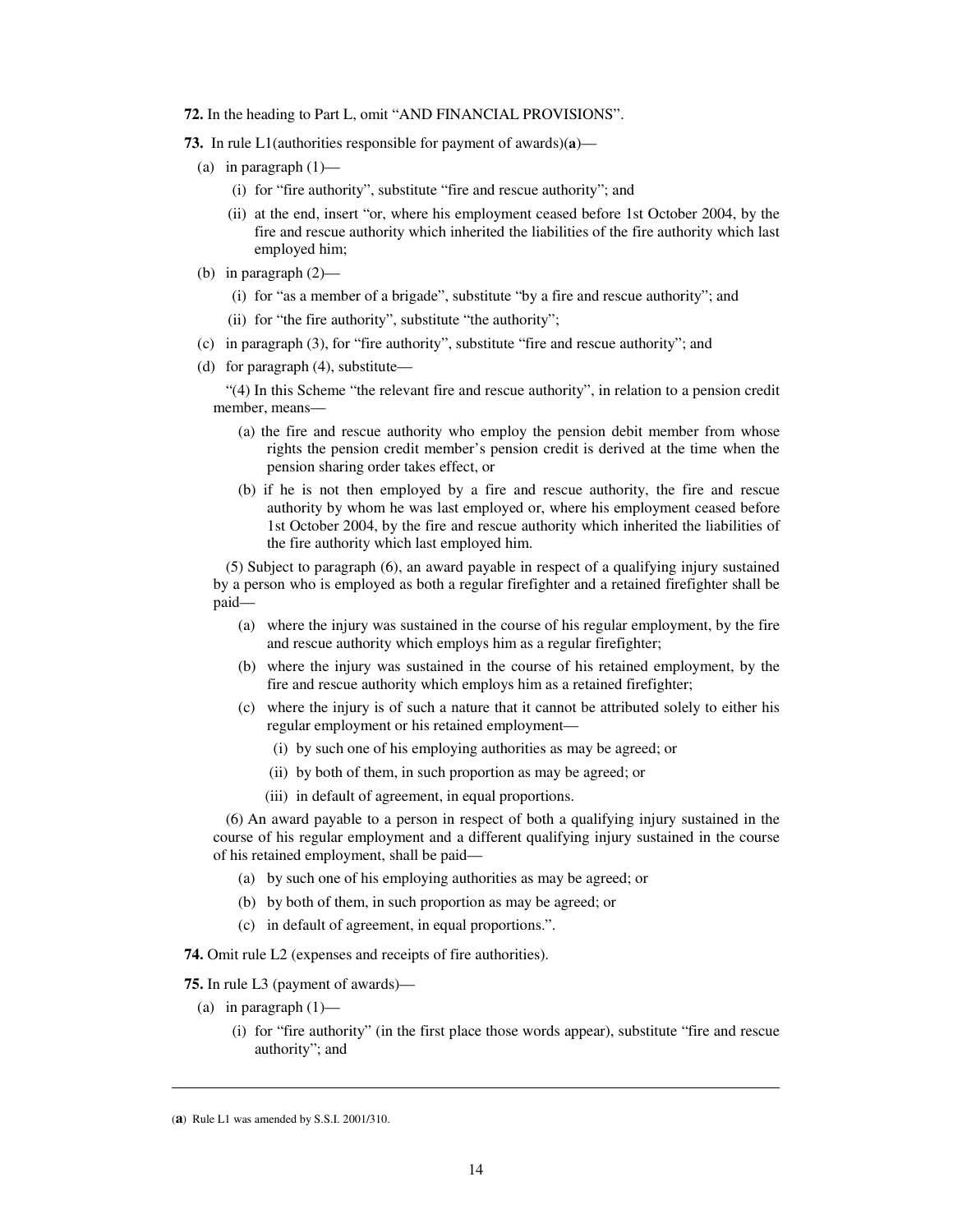- (ii) for "the fire authority" (in the second place those words appear), substitute "the authority"; and
- (b) in paragraphs (7), (8) and (9), for "fire authority", substitute "fire and rescue authority".

**76.** In rule L4 (prevention of duplication)(**a**), omit paragraph (2)(c).

**77.** After rule L4, insert—

## **" Prevention of duplication: other injury awards for persons who are both regular and retained firefighters**

**L4A.—**(1) This rule applies in relation to a person employed as both a regular firefighter and a retained firefighter who is entitled to both—

- (a) an ill-health award under rule B3 from the fire and rescue authority which employs him as a regular firefighter; and
- (b) an ill-health and injury award under rules B3 and B4, as they have effect as mentioned in rule J4(2) ("the rule J4 award"), from the fire and rescue authority which employs him as a retained firefighter.

(2) The fire and rescue authority which employs the person as a regular firefighter shall pay the award under rule B3 in full and, subject to paragraph (3), the authority which employs him as a retained firefighter shall pay only the injury element of the rule J4 award.

(3) Where the amount awarded under rule B3 is less than the amount which, but for paragraph (2), would have been paid to the person as the ill-health element of the rule J4 award, the fire and rescue authority which employs him as a retained firefighter shall pay him an amount equal to the amount of the difference.

### **Prevention of duplication: other awards for spouses or children of persons who are both regular and retained firefighters**

**L4B.—(1)** This rule applies where—

- (a) a person employed as both a regular firefighter and a retained firefighter dies (whether during or after such employment); and
- (b) a qualifying injury sustained in the course of such employment is certified by an independent qualified medical practitioner as the cause of death; and
- (c) in consequence of the person's death, another person becomes entitled not only to an award of a description mentioned in paragraph (2), but also to an award of a description mentioned in paragraph (3).

(2) The descriptions mentioned in this paragraph are—

- (a) a spouse's ordinary pension under rule C1,
- (b) a spouse's accrued pension under rule C4
- (c) a spouse's requisite benefit and temporary pension under rule C6,
- (d) a spouse's award under rule C7 (award where no other award is payable),
- (e) a child's ordinary allowance under rule D1, and
- (f) a child's accrued allowance under rule D4.

(3) The descriptions mentioned in this paragraph are—

- (a) a spouse's special award under rule C2 (whether or not by virtue of rule J4(4)),
- (b) a spouse's augmented award under rule C3 (whether or not by virtue of rule J4(4)),
- (c) a child's special allowance under rule D2 (whether or not by virtue of rule J4(5)), and

<sup>(</sup>**a**) Rule L4 was amended by S.S.I. 2001/310.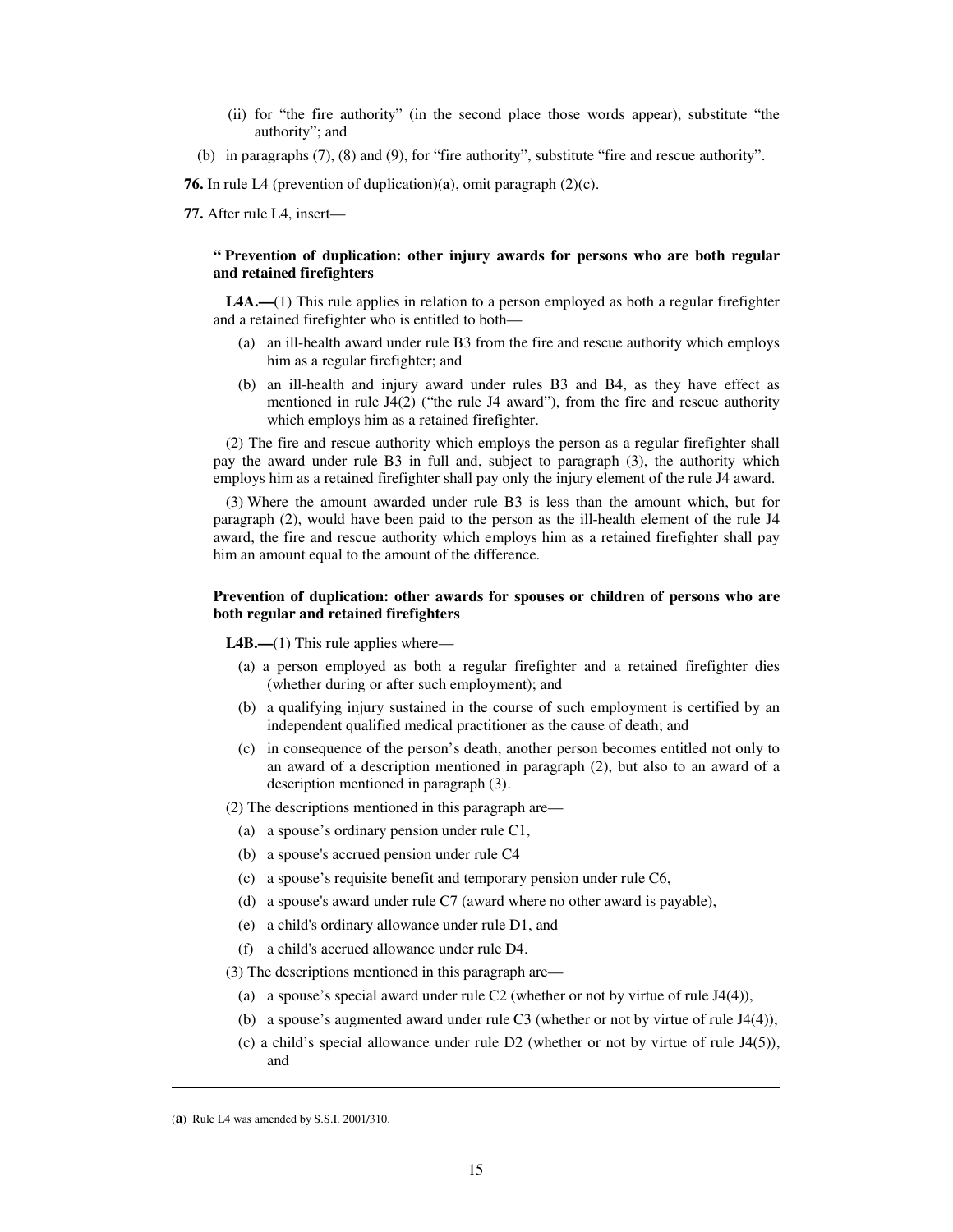(d) a child's special gratuity under rule D3 (whether or not by virtue of rule J4(5)).

(4) Subject to paragraph (5), the award of the description in paragraph (2) shall be paid in full, and the award of the description in paragraph (3) shall not be paid.

(5) Where the award of the description in paragraph (3) would be of greater value, that award shall be paid in full and the award of the description in paragraph (2) shall not be paid.".

**78.** In rule L5 (payments of awards – supplementary)—

- (a) for "fire authority" (in each place), substitute "fire and rescue authority"; and
- (b) in paragraph (8)(b), for "a member of a brigade", substitute "an employee of a fire and rescue authority".

**79.** After Part L, insert the following Part—

## "PART LA

## SCHEME ADMINISTRATION, RECEIPTS AND EXPENSES

#### **Scheme administrator for purposes of Part 4 of Finance Act 2004**

**LA1.** For the purposes of Part 4 (pension schemes, etc) of the Finance Act 2004(**a**), [each fire and rescue authority shall be a][the fire and rescue authorities shall jointly be the] scheme administrator of both this Scheme and the 1973 Scheme.

#### **Expenses and receipts of fire and rescue authorities**

**LA2.** Each fire and rescue authority shall maintain an account showing all sums received or paid by them under or for the purposes of this Scheme, or in consequence of rights acquired and obligations incurred by them under the 1973 Scheme and previous Firemen's Pension Schemes.".

**80.** In rule N4 (calculation of appropriate amount), in paragraph (5), for "fire authority", substitute "fire and rescue authority".

**81.** In rule N7 (discharge of pension credit liability), in paragraph (1), for "fire authority" substitute "fire and rescue authority".

**82.** In rule N8 (adjustment to the amount of the pension credit-payments made without knowledge of the pension credit), in paragraph (b) for "fire authority" substitute "fire and rescue authority".

**83.** In rule N9 (implementation period for discharge of pension credit), in paragraph (1) for "fire authority" (in each place) substitute "fire and rescue authority" .

**84.** In rule N10 (failure to discharge liability in respect of pension credit within the implementation period and death of ex-spouse before implementation has taken place) for "fire authority" (in each place) substitute "fire and rescue authority".

**85.** In rule N11 (appropriate rights and pension credit benefits under this Scheme), for "fire authority" (in each place) substitute "fire and rescue authority".

**86.** In rule N14 (pension transfers), for "fire authority" (in each place) substitute "fire and rescue authority".

<sup>(</sup>**a**) 2004 c.12. *See* section 270 for the meaning of "scheme administrator".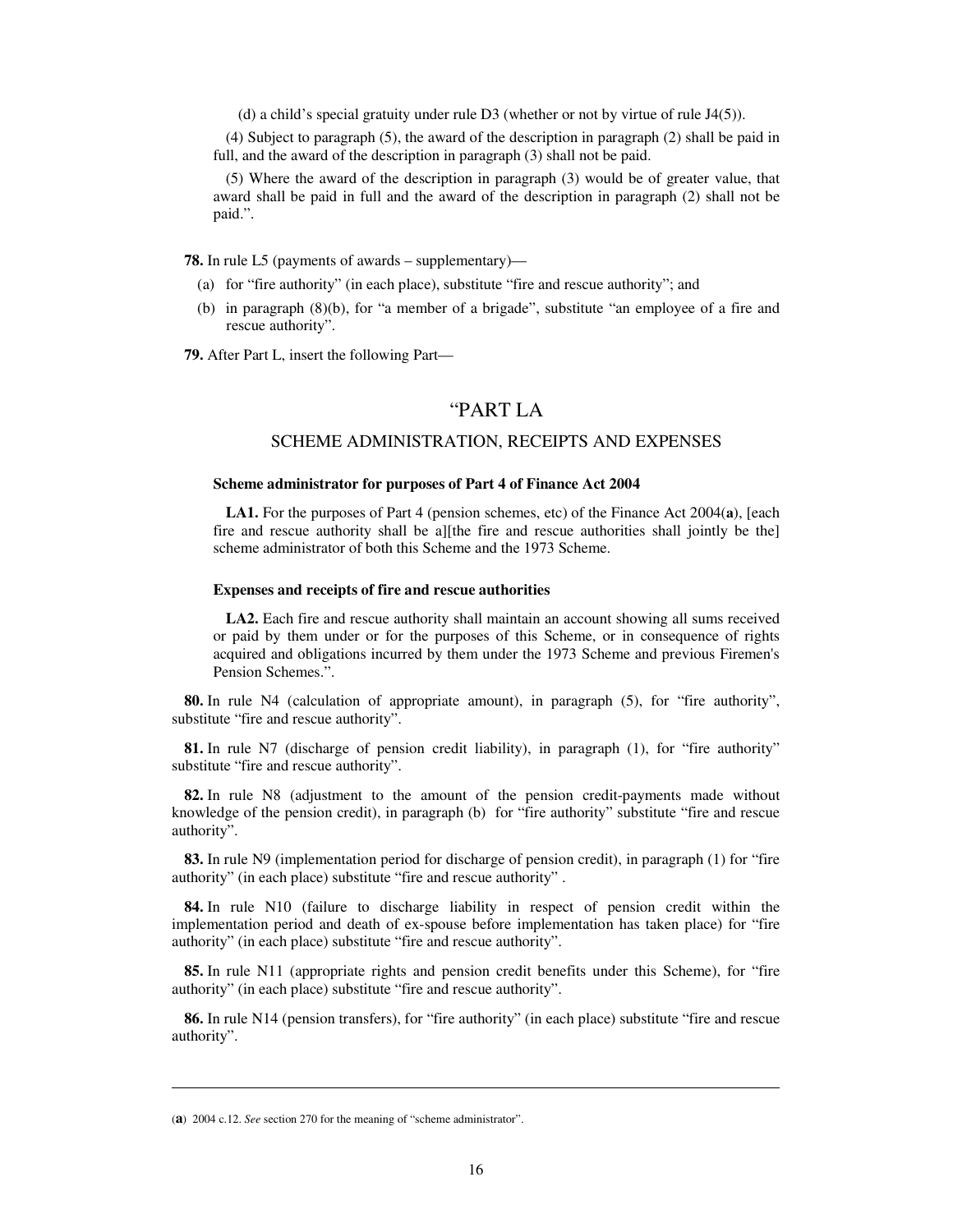**87.** In rule N15 (charges in respect of pension sharing costs), for "fire authority" (in each place) substitute "fire and rescue authority".

**88.** In rule N19 (application of rules of this Scheme to pension credit members etc), for "rule L2 (expenses and receipts of fire authorities)" substitute "rule LA2 (expenses and receipts of fire and rescue authorities)".

**89.** In Schedule 1 (interpretation), in Part I(glossary of expressions)(**a**)—

- (a) insert, after the entry for the expression "eligible person"—
	- (i) in the first column "fire and rescue authority", and
	- (ii) in the second column, "A fire and rescue authority under the Fire (Scotland) Act 2005";
- (b) omit the entry (both columns) for the expression "Rank";
- (c) in the definition of "Regular firefighter", in the second column—
	- (i) after "after  $1<sup>st</sup>$  October 2004", insert "and before  $2<sup>nd</sup>$  August 2005"; and
	- (ii) at the end insert "In relation to any time on or after  $2<sup>nd</sup>$  August 2005, the expression means a person who is employed—

(a) by a fire and rescue authority as a firefighter (whether whole-time or part-time), other than as a retained or volunteer firefighter, and

(b) on terms under which he is, or may be, required to engage in fire-fighting or, without a break in continuity of such employment, may be required to perform other duties appropriate to his role as a firefighter (whether instead of, or in addition to, engaging in fire-fighting) and whose employment is not temporary.";

- (d) omit the entry (both columns) for the expression "Relevant fire authority";
- (e) after the entry for the expression "Regular firefighter", insert—
	- (i) in the first column, "Relevant fire and rescue authority"; and
	- (ii) in the second column, "Construe in accordance with rule  $L1(4)$ ";
- (f) in the entry for the expression "Retained member of a brigade", in the first and second columns, for "of a brigade", substitute "of the fire and rescue service";
- (g) after the entry for the expression "Relevant service in the armed forces", insert—
	- (i) in the first column, " "Retained member", except in the expression "retained member of a brigade"; and
	- (ii) in the second column, "A member of the fire and rescue service who is obliged to attend—

(a) at the station to which he is attached for training, development and maintenance duties for an average of 2 hours each week and, promptly, at any time, in response to a call; and

(b) at any incident or other occurrence, or at any other station for standby duties during the employee's period of availability.";

- (h) omit the entry (both columns) for the expression "Retirement date"; and
- (i) in the entry for the expression "Volunteer member of a brigade", in the first and second columns, for "of a brigade", substitute "of the fire and rescue service".

**90.** In Schedule 2 (personal awards)—

- (a) in Part III (ill-health pension), in paragraph  $5(1)(a)$ , for "could be required to retire on account of age", substitute "reached normal pension age";
- (b) in Part V (injury awards), for paragraph 2, substitute—

<sup>(</sup>**a**) Part 1 of Schedule 1 was amended by S.S.I. 2001/310.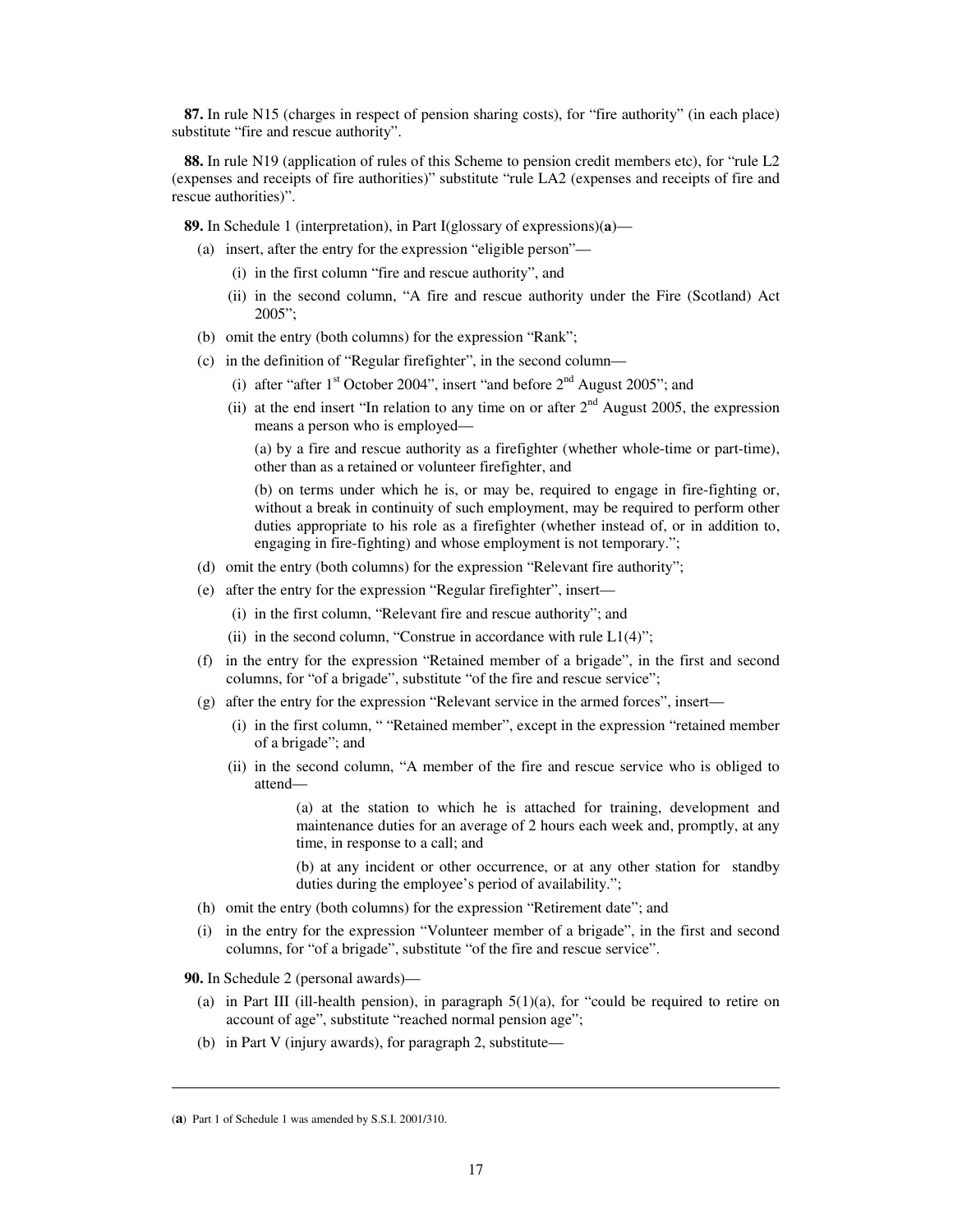" $2$ —(1) The amount of a person's injury pension under rule J4 shall be reduced by three quarters of the amount of any other pension referable to his service as a firefighter (including, if rule L4A applies in his case, the aggregate of the pension to which he is entitled under rule B3 and the amount of the difference referred to in rule L4A(3)).

(2) In any other case, the amount of a person's injury pension calculated in accordance with paragraph 1 shall be reduced by three quarters of the amount of any other pension calculated by reference to pensionable service reckonable by virtue of the period of service during which he received the qualifying injury or, where an election under rule G3 had effect or the person failed to make an election under rule G2A, by the amount of any other pension which would otherwise have been so calculated.

(3) For the purposes of sub-paragraphs (1) and (2), any reduction of the other pension—

- (a) under rule B7 or B9 (commutation and allocation),
- (b) under Part VIII of this Schedule, or
- (c) by virtue of a pension debit,

shall be disregarded.".

- (c) in Part VI (deferred pension), in paragraph 2(3)—
	- (i) omit "he could";
	- (ii) at the beginning of sub-paragraph (a), insert "he could"; and
	- (iii) for sub-paragraph (b), substitute "he reached normal pension age";
- (d) in Part VIA (calculation of awards for part-time service), in paragraph 2, for "member of a brigade" (in each place), substitute "employee of a fire and rescue authority"; and
- (e) in Part VII (reduction of pension at state pensionable age), in paragraph 2(4), for "fire authority", substitute "fire and rescue authority".

**91.** In Schedule 3 (awards on death- spouses)—

- (a) in Part II (spouse's special pension), in paragraph 2(2), for "member of a brigade", substitute "employee of a fire and rescue authority";
- (b) for Part IV (pension for widow of post-retirement marriage), substitute—

# " PART IV

## PENSION FOR SURVIVING SPOUSE OF POST-RETIREMENT MARRIAGE

**1.—**(1) Where the surviving spouse would otherwise have been entitled to an ordinary pension under rule C1 or a special award under rule C2 or an augmented award under rule C3, the amount of his or her pension under rule C5 shall, subject to sub-paragraph (2), be calculated in accordance with paragraph 1 of Part I of this Schedule in the same way as that of an ordinary pension.

(2) For the purposes of this paragraph, paragraph 1 of Part I has effect—

- (a) as if the reference in sub-paragraph  $(1)(a)$  to the base pension were a reference to the appropriate proportion of the base pension, and
- (b) where the surviving spouse would otherwise have been entitled to a special award under rule C2 or an augmented award under rule C3, as if the base pension were the ill-health pension to which the deceased would have been entitled if he or she had, when he or she ceased to serve, retired because he or she was disabled in circumstances entitling him or her to such a pension.

**2.**—(1) Where the surviving spouse would otherwise have been entitled to an accrued pension under rule C4, the amount of his or her pension under rule C5 shall, subject to sub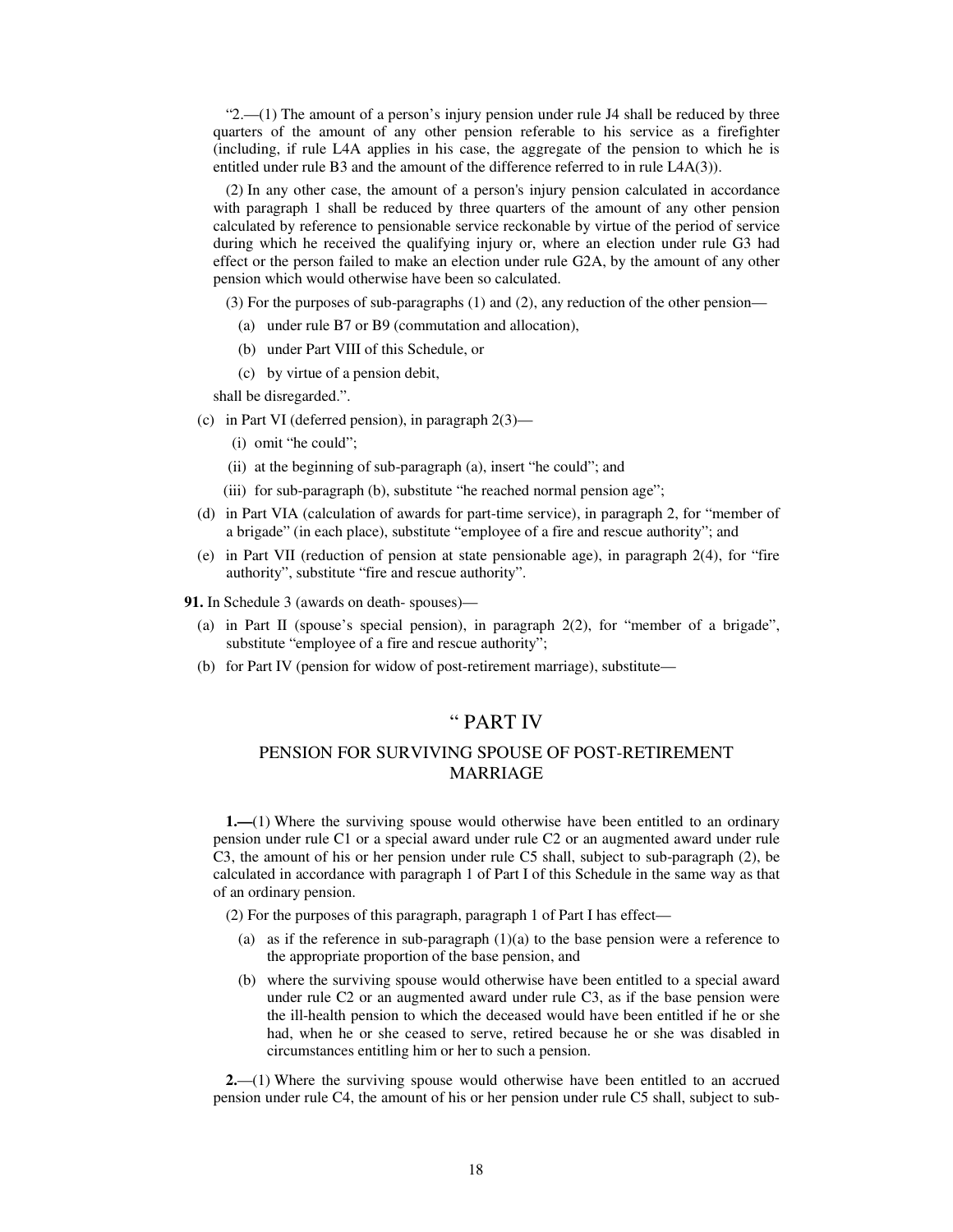paragraph (2), be calculated in accordance with Part III of this Schedule in the same way as that of an accrued pension.

(2) For the purposes of this paragraph, paragraph 2 of Part III has effect as if references to the deceased's deferred pension were references to the greater of—

- (a) the appropriate proportion of the deferred pension, and
- (b) subject to sub-paragraph (3), 1/160th of the deceased's average pensionable pay multiplied by the period in years of so much of his or her pensionable service as is reckonable by virtue of service or employment after 5th April 1978 ("relevant pensionable service").

(3) Where some or all of the deceased's service, which is reckonable as pensionable service, was part-time service, the amount at sub-paragraph (2)(b) shall be calculated using the formula in paragraph 2 of Part VIA of Schedule 2.

(4) In making the calculation mentioned in sub-paragraph (3), for the value of A there shall be substituted "A is the amount calculated under paragraph  $2(2)(b)$  of Part IV of Schedule 3 if the average pensionable pay was the pay the deceased would have received had he or she been a whole-time employee of a fire and rescue authority" and in relation to B, C and D only pensionable service after 5th April 1978 shall be counted.

**3.** The appropriate proportion mentioned in paragraphs 1 and 2 is the proportion which the deceased's relevant pensionable service bears to his or her total pensionable service."; and

(c) in Part V (spouse's requisite benefit pension), in paragraph 3, for "member of a brigade", substitute "employee of a fire and rescue authority".

**92.** In Schedule 4 (awards on death-children), in Part II (child's special allowance), in paragraph 4(2), for "member of a brigade", substitute "employee of a fire and rescue authority".

**93.** In Schedule 5 (awards on death-additional provisions)—

- (a) in Part I (adult dependent relative's special pension), in paragraph 3(2)(**a**), for "member of a brigade", substitute "employee of a fire and rescue authority";
- (b) in Part II (gratuity in lieu of surviving spouse's pension), in paragraph 1(b) and 2, for "fire authority", substitute "fire and rescue authority"; and
- (c) in Part III (gratuity in lieu of child's allowance), in paragraph 1, for "fire authority", substitute "fire and rescue authority".

**94.** In Schedule 6 (pensionable service and transfer values)—

- (a) in Part 1 (payments in respect of previous service)—
	- (i) in paragraph  $1(1)$ 
		- (aa) for "he could be required to retire on grounds of age", substitute "reaches normal pension age"; and
		- (bb) for "fire authority", substitute "fire and rescue authority";
	- (ii) in paragraph 1(2), for "fire authority", substitute "fire and rescue authority";
	- (iii) in paragraph 1(4), for "fire authority", substitute "fire and rescue authority"; and
	- (iv) in paragraph  $2(1)$ , in the definition of "A"—
		- (aa) for "member of a brigade", substitute "employee of a fire and rescue authority"; and
		- (bb) for "whole-time member", substitute "whole-time employee";
- (b) in Part II (service reckonable on receipt of transfer value)—
	- (i) in paragraph  $1(1)$ , for "fire authority", substitute "fire and rescue authority"; and

<sup>(</sup>**a**) Paragraph 3(2) was inserted by S.S.I. 2004/385, paragraph 39.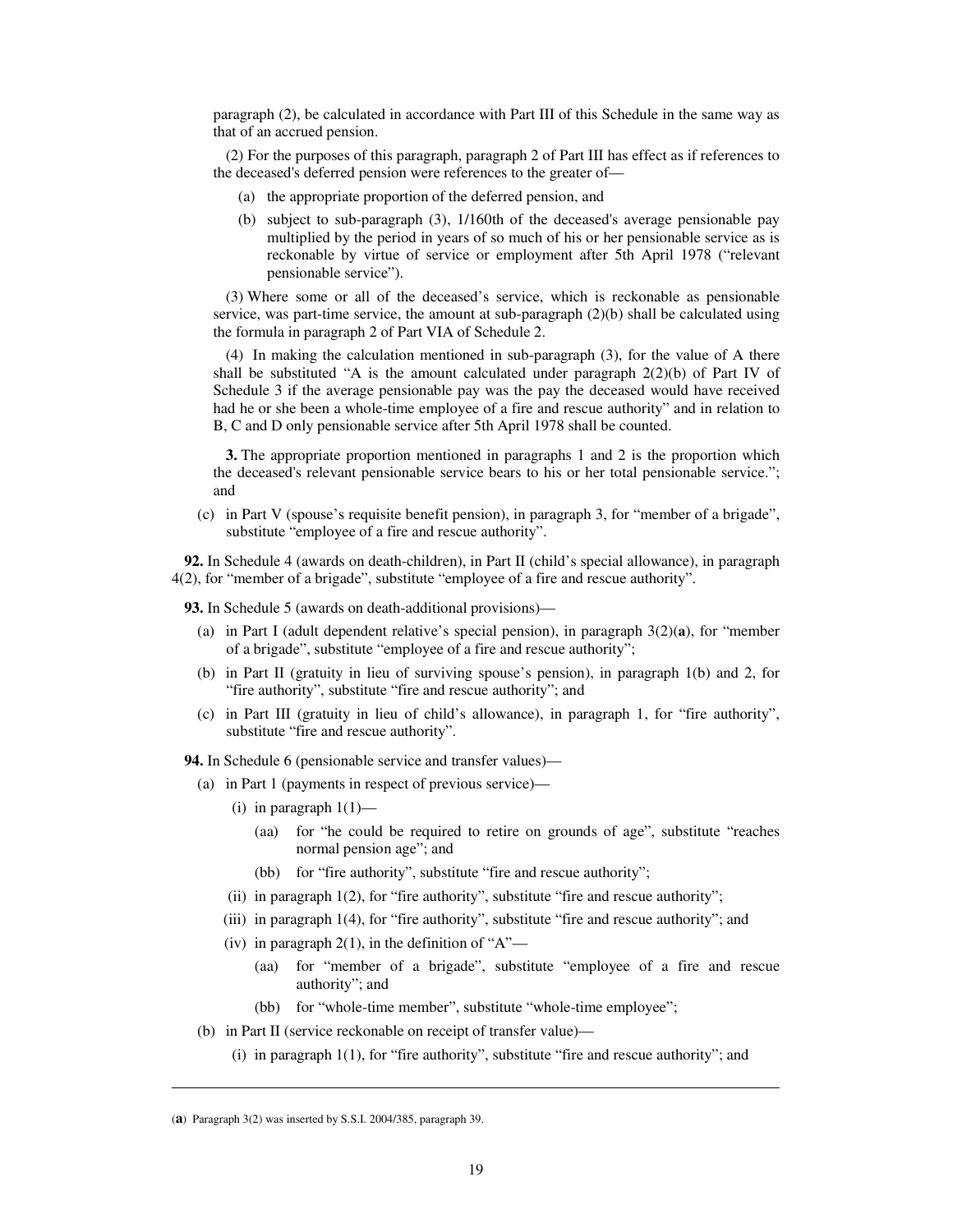- (ii) in paragraph 4(a)(**a**) for "member of a brigade" (in both places), substitute "employee of a fire and rescue authority";
- (c) in Part III (transfer payments between fire authorities)—
	- (i) in paragraphs 2, 4 and 5(b), after "brigade", insert "or fire and rescue authority (as the case may be)"; and
	- (ii) in paragraph 6, after "brigade", insert "or, as the case may be, from employment with the first fire and rescue authority".

**95.** In Schedule 9 (appeals)(**b**)—

- (a) in Part I (appeal to board of medical referees), for "fire authority" (in each place), and "fire authority's", substitute "fire and rescue authority" and "fire and rescue authority's"; and
- (b) in Part II (appeal tribunals), in paragraph 1, after "divisional officer (Grade 1), insert "or a retired employee of a fire and rescue authority, other than the authority by whom the appellant is or was employed, who [immediately?] before his retirement had a [role in area management [or brigade management?][managerial role senior to that of group manager?].".

#### **EXPLANATORY NOTE**

#### *(This note is not part of the Order)*

This Order amends the Firefighters' Pension Scheme, set out in Schedule 2 to the Firemen's' Pension Scheme Order 1992, as it has effect in Scotland ("the Scheme"). Except as mentioned below, the amendments have effect from 1st October 2004. The power to give amendments retrospective effect is conferred by section 12 of the Superannuation Act 1972.

Many of the amendments specified in the Schedule to this Order are consequential on the revocation of the Fire Services Act 1947 and its replacement in Scotland by the Fire (Scotland0 Act 2005 ("the 2005 Act"). For example, references to fire authorities (unless retained for transitional purposes) have been amended to references to fire and rescue authorities and references to brigades have been amended to references to fire and rescue services or, depending on the particular context, to fire and rescue authorities.

The amendments which are not consequential on the 2005 Act are:

- (c) the replacement of rule A13, which provided for compulsory retirement at 55 for those of Station Officer or lower rank, and at 60 for those of Assistant Divisional Officer rank or higher rank, with a rule providing for a normal pension age of 55, whatever the individual's role. This amendment has effect from [xxxxxxxxxxxxxxxx 2005];
	- (d) (b) the correction of an anomaly in the operation of rule  $B5(4)(b)$ , which allowed an individual who was found to be unfit for fire-fighting, but able to carry out other duties, to resign with a deferred pension prior to re-deployment, and immediately request early payment of that pension on the ground that he or she was permanently unfit for firefighting. This amendment has effect from  $1<sup>st</sup>$  October 2004;
	- (e) (c) the substitution of rules C5 and C6 to reflect the fact that the surviving spouse of a deceased firefighter may be either a widow or a widower. The opportunity has been taken to correct an error in rule C5, which limited by reference to the date of the marriage awards payable to widows. That correction removes the reference to rule C7. The [substitutions have] [correction in rule C5 has] effect from 1st March 1992 (the date on which the current Scheme came into force);
	- (f) (d) the substitution of rule E5, which relates to the payment to a surviving spouse of a gratuity instead of a pension. The former paragraphs (2) and (3), which applied in

 $\overline{a}$ 

<sup>(</sup>**a**) Paragraph 4 was inserted by S.S.I. 2004/385, paragraph 41.

<sup>(</sup>**b**) Schedule 9 was amended by S.I.1997/2309.